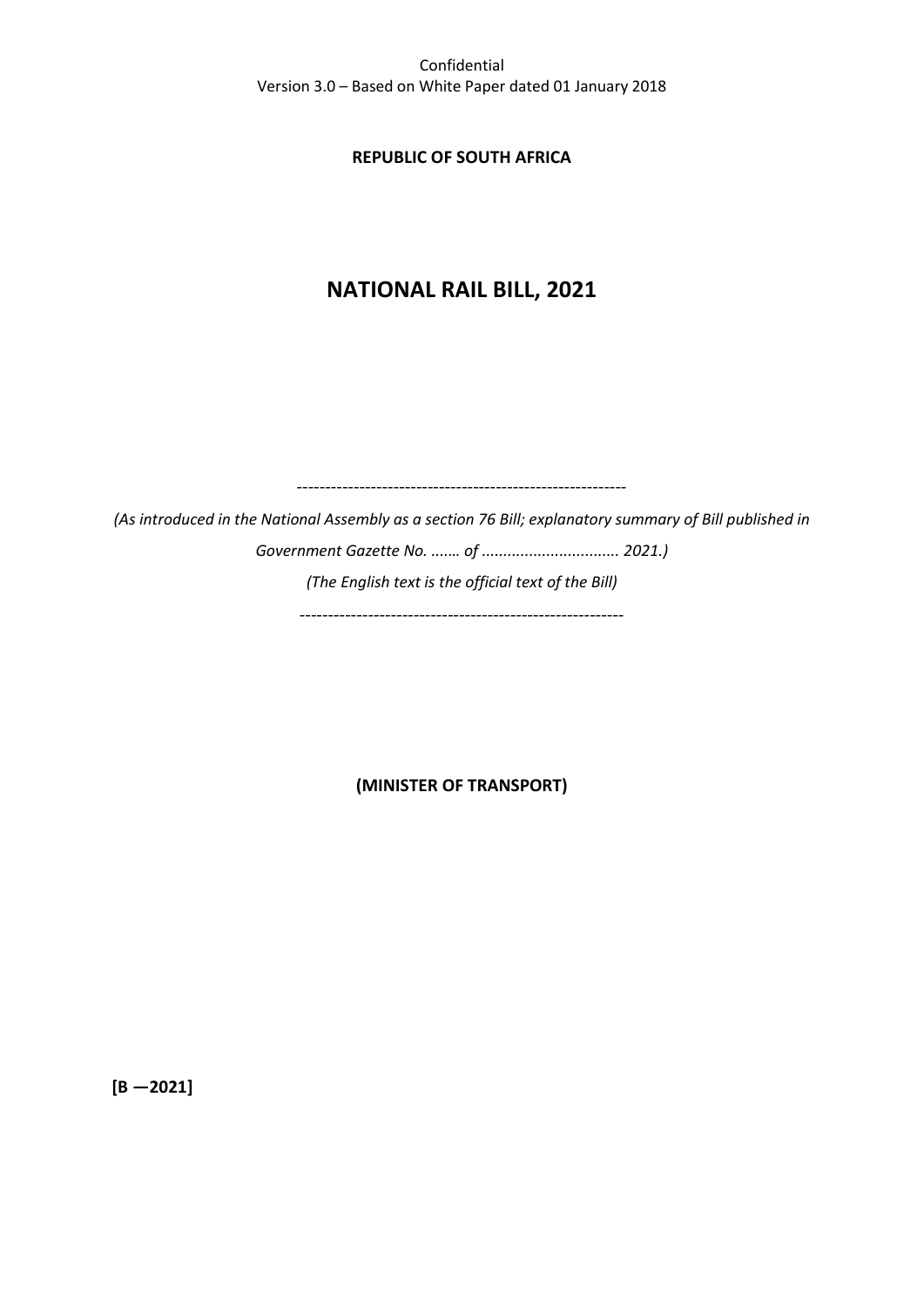# **BILL**

**To provide for the establishment of the National Planning Authority that is responsible for the development, monitoring, management and implementation of the National Rail Master Plan; and for the development of the National Rail Master Plan to direct infrastructure investment and provide strategic rail planning to ensure safe, affordable and efficient movement of freight and passengers; and for related matters.**

#### **Preamble**

#### RECOGNISING THAT

- rail as a transport mode has failed within the Republic to continuously adapt to its everchanging environment;
- a national unified approach is required to reverse the deterioration of rail services in the Republic and in Southern Africa;

#### AND SINCE

- the effective provision of rail services is a matter that, to be dealt with effectively, requires uniformity across the nation in respect of policy and norms and standards;
- national legislation is necessary for the protection of the common market in respect of the mobility of goods and labour, the promotion of economic activities across provincial boundaries and the protection of the environment;
- the effective provision of rail services requires uniform norms and standards, standardised delivery mechanisms and a national unified rail plan for the efficient, economic and effective use of the limited resources available for rail services and for the promotion of equal access to government services;

THEREFORE, in order to

- prevent the proliferation of laws, policies and approaches to the execution thereof from materially prejudicing the beneficiaries or recipients of rail services as well as the economic interests of provinces or the Republic as a whole or from impeding the implementation of a national rail policy;
- assist in securing the well-being of the people of the Republic and to provide effective, transparent, accountable and coherent government in respect of rail transport for the Republic as a whole,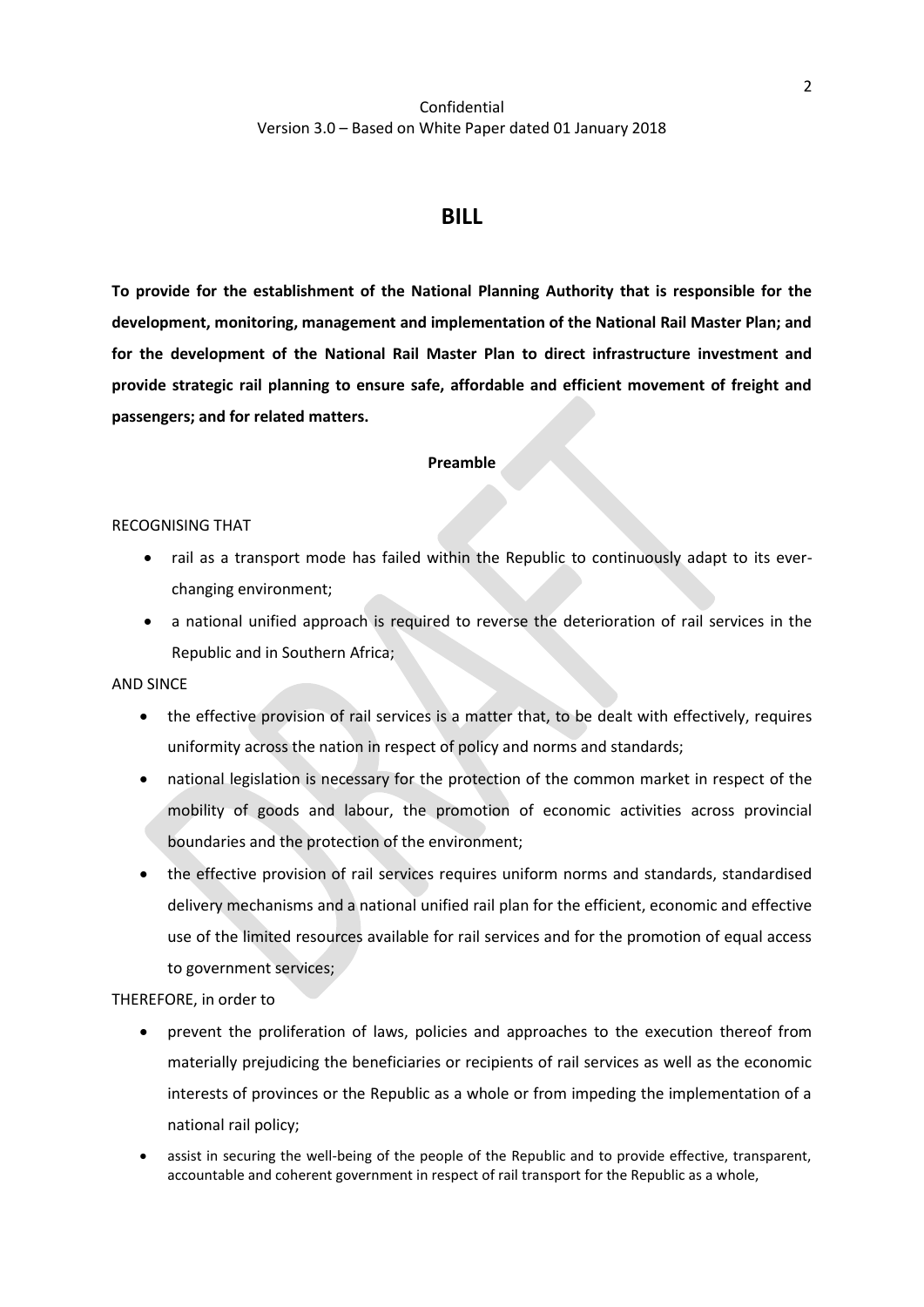| $follows:$ $-$                                                               |
|------------------------------------------------------------------------------|
|                                                                              |
| E IT THEREFORE ENACTED by the Parliament of the Republic of South Africa, as |
|                                                                              |

### **Arrangement of Sections**

### **Chapter 1 - Definitions, Interpretation, Application and Exemption**

- 1. Definitions
- 2. Application of Act
- 3. Exemption from Act
- 4. Responsibilities of provincial, local government and Rail Operators

### **Chapter 2 – Establishment of Institution**

- 5. National Rail Planning Authority
- 6. Objects of Authority
- 7. Functions of Authority
- 8. Reporting to Minister and Parliament
- 9. Rail Access Coordination Forum
- 10. State-Owned Rail Operators

### **Chapter 3 - National Rail Master Plan**

- 11. National Rail Master Plan
- 12. Minimum elements of National Rail Master Plan
- 13. Consultation on the development of National Rail Master Plan
- 14. Development, adoption and implementation of National Rail Master Plan
- 15. Interpretation of National Rail Master Plan
- 16. Monitoring compliance

#### **Chapter 4 – National Rail Planning Information Management System**

17. National rail transport data bank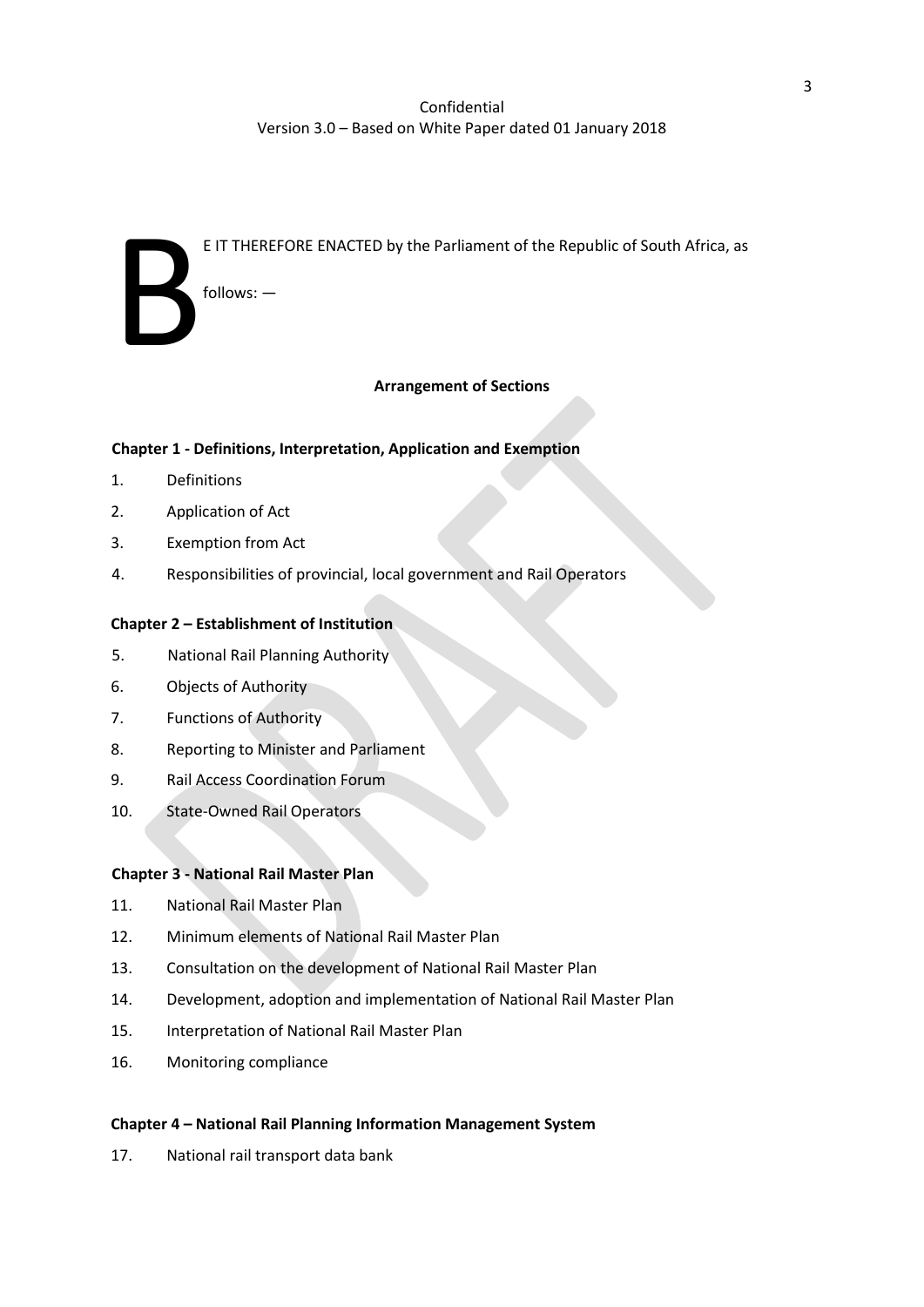- 18. Duty to provide data
- 19. Duty to give notice of planning or implementation
- 20. Access to data

### **Chapter 5 – Economic, Safety and Security Regulation**

- 21. Economic Regulation
- 22. Safety Regulation
- 23. Security Regulation

#### **Chapter 6 – Rail Network**

- 24. Branch Lines
- 25. Operation and Management of Branch Lines

#### **Chapter 7 – General Provisions**

- 26. Ministerial power to make regulations and issue notices
- 27. Tabling of regulations in Parliament
- 28. Limitation of liability
- 29. Offences and Penalties
- 30. Magistrate's Court jurisdiction to impose penalties
- 31. Serving documents
- 32. Act binds state and organs of state
- 33. Short title and commencement

### **Schedule 1 – Transitional arrangements**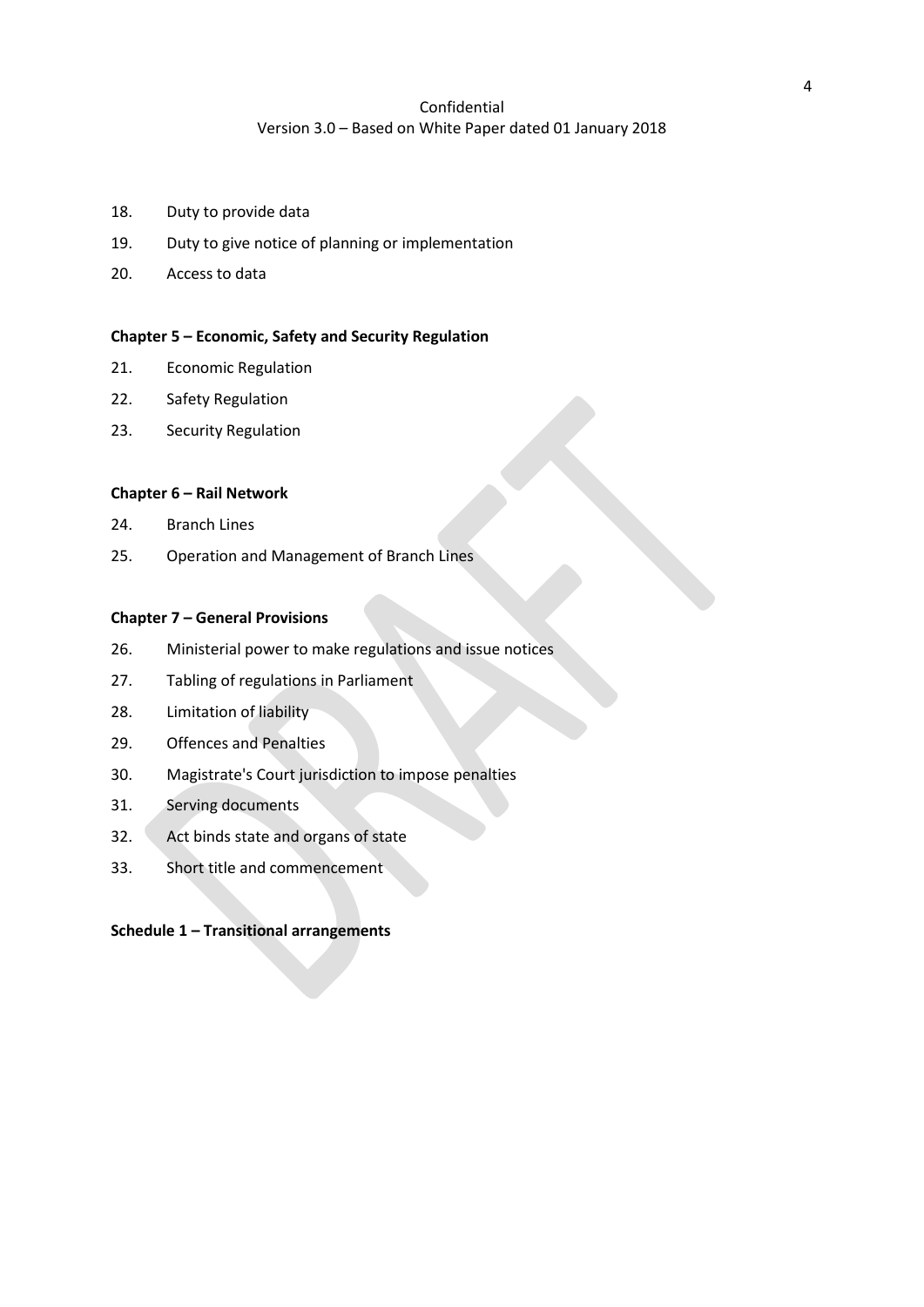#### **CHAPTER 1**

#### **DEFINITIONS, INTERPRETATION, APPLICATION AND EXEMPTION**

### **1. Definitions**

In this Act, unless the context indicates otherwise –

"**Authority"** means the National Rail Planning Authority established in terms of section [5\(](#page-9-0)1);

"**Constitution**" means the Constitution of the Republic of South Africa, 1996;

"**data bank**" means the national rail data bank established by section [17\(](#page-17-0)1);

"**Department**" means the Department of Transport in the national sphere of government; "**Ministe**r" means the minister in the national sphere of government responsible for transport matters;

"**organ of state**" has the meaning set out in section 239 of the Constitution;

"**PRASA**" means the Passenger Rail Agency of South Africa established in terms of section 22 of the Legal Succession to the South African Transport Services Act, 1989 (Act No. 9 of 1989); "**person**" includes a juristic person and an organ of state in any sphere of government; "**prescribed**" means determined, stipulated, required, authorized, permitted or otherwise provided for in a regulation made, or notice given, by the Minister in terms of this Act;

"**rail**" means any railway, railway operation or any other land-based transportation system which operates on a track;

"**National Rail Master Plan**" means the plan contemplated in sectio[n 11;](#page-13-0)

"**railway**" means a guided system designed for the movement of rolling stock that has the capability of transporting passengers, freight or both on a track and includes the land, network, rolling stock, plant, machinery, goods and other immovable or movable property of every description or kind used or set aside for use in connection with or for the purpose of a railway operation;

"**railway operation**" means the activities performed by a network operator, train operator or station operator, or any combination of them, or any plan, research, development, construction, or manufacturing or importation of goods relating to a railway operation;

**''railway operator''** means a network operator, train operator or station operator or any combination thereof, but in the case of a person who is a concessionaire or who operates,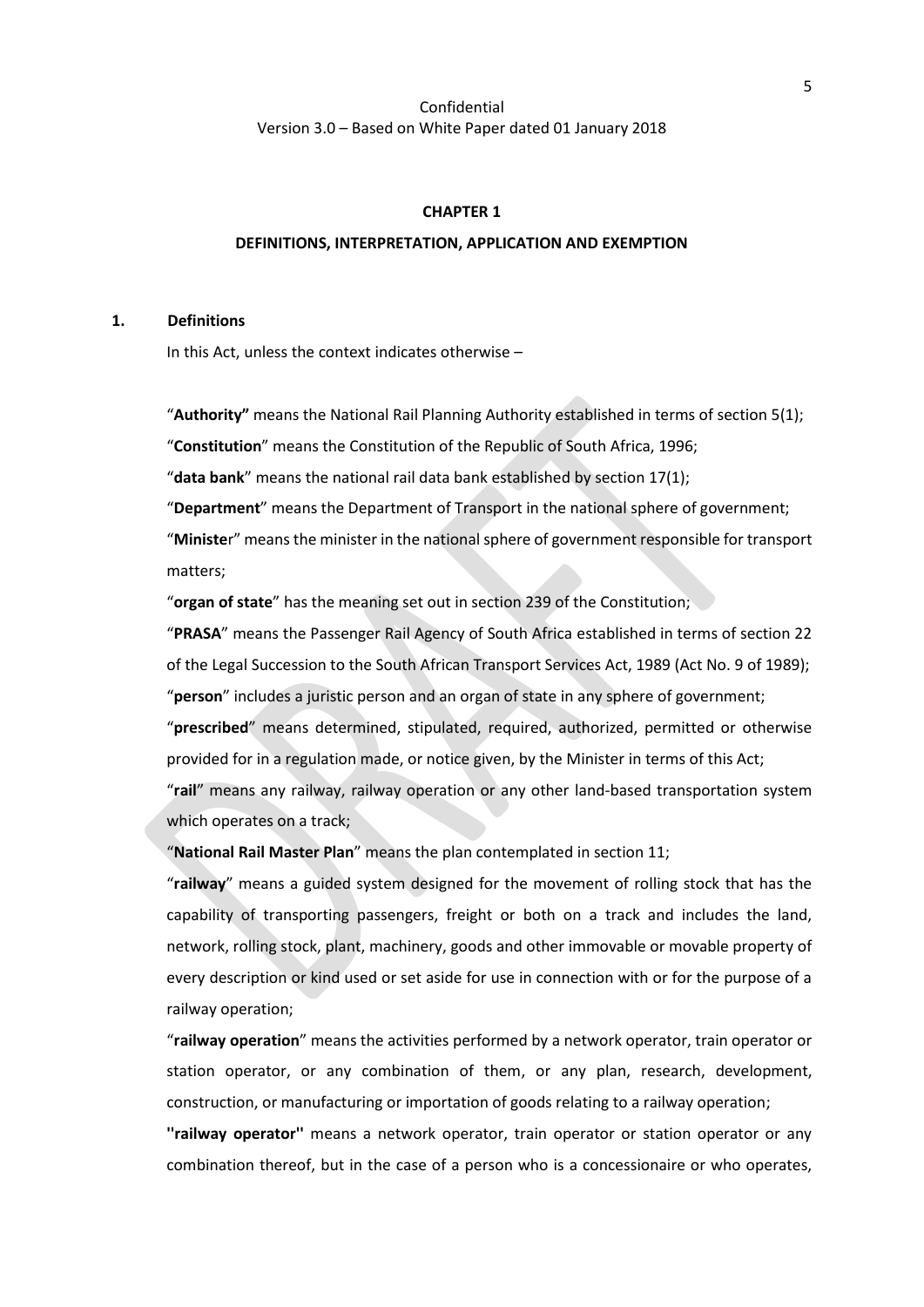constructs, maintains or manages a railway on behalf of another person who owns the relevant assets, that concessionaire or that person who so operates, constructs, maintains or manages that railway is for purposes of this definition regarded as being the network operator;

"**rail transport**" means any movement of persons or goods by rail, and for purposes of the Rail Master Plan includes anything supporting, facilitating or using rail transport or associated with rail transport;

"regional rapid transit services" means a rail service that integrates conurbations by providing several services per hour with trains running at 160km/h or faster that stop only at major nodes;

**"this Act"** includes the regulations.

# **2. Application of Act**

- (1) This Act applies to—
	- (a) any person conducting a rail operation or to the operation of any railway within, or partly within, the Republic, with a track gauge equal to or wider than 600 millimetres; and
	- (b) any existing railway operation designed to transport passengers or freight, or both, by rail, as well as similar railway operations that may be declared by the Minister by notice in the *Gazette* to be a rail operation or a railway, or both, for the purposes of this Act.
- (2) This Act does not apply to—
	- (a) a rail operation or railway in a mine which is underground and to which the Mineral and Petroleum Resources Development Act, 2002 (Act No. 28 of 2002), or the Mine Health and Safety Act, 1996 (Act No. 29 of 1996), applies;
	- (b) a rail operation or railway operated at an amusement park;
	- (c) an aerial, cable-operated transportation system;
	- (d) a ship to shore crane or a rail-mounted gantry crane, or the track or other infrastructure utilised by such a crane, the installation or operation of which has been approved by the authority contemplated in sections 3 and 4 of the National Ports Act,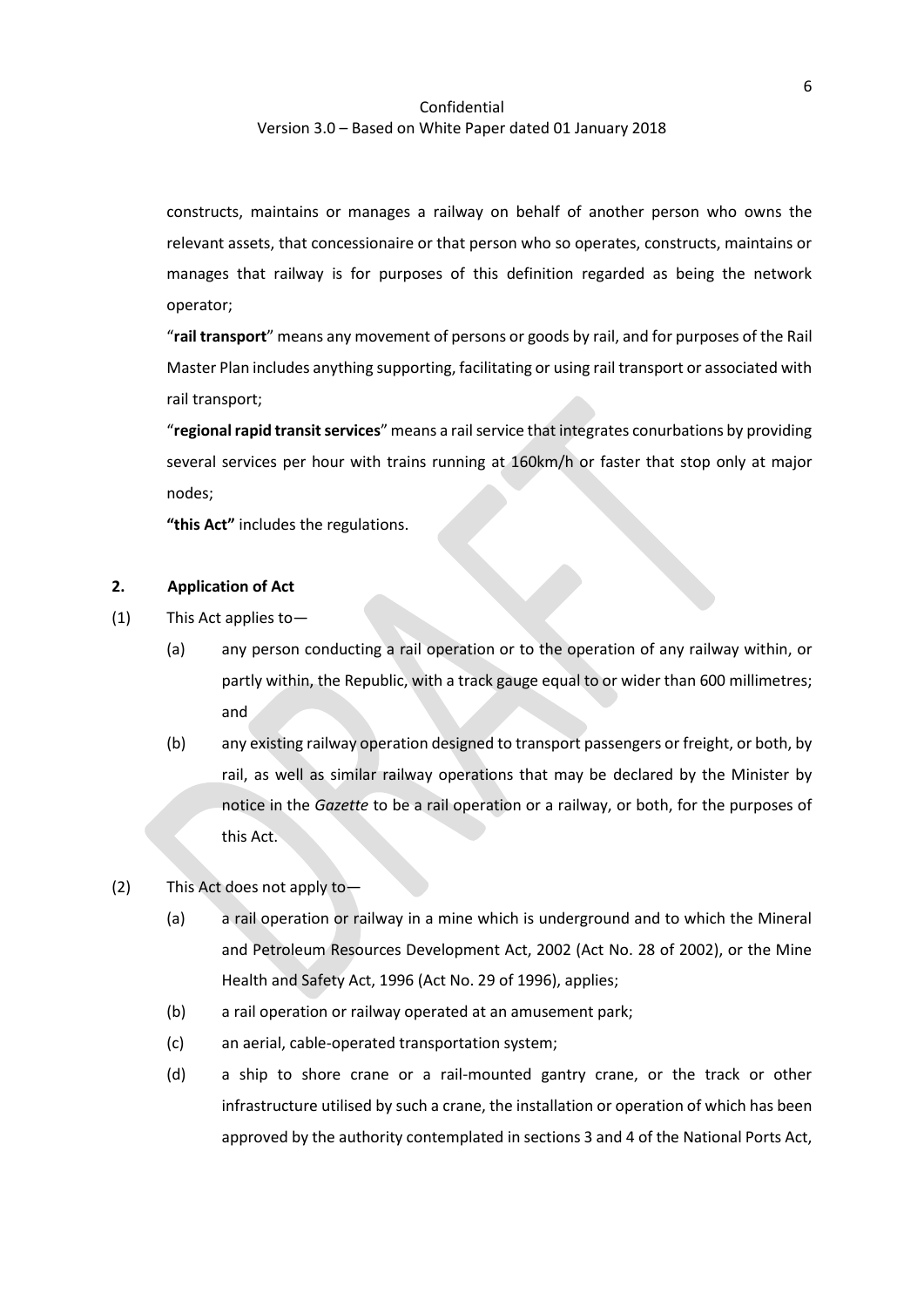2005 (Act No. 12 of 2005), but such a crane or track may not be linked to a system or a track used by rolling stock; or

(e) any rail operation or railway exempted in accordance with section [3,](#page-6-0) to the extent of that exemption*.*

### <span id="page-6-0"></span>**3. Exemption from Act**

- (1) Subject to the provisions of this section, a person may be exempted from compliance with a provision of this Act.
- (2) A person may apply for an exemption to the Minister on the prescribed form and in the prescribed manner, and such application must be accompanied by—
	- *(a)* a motivation for the application;
	- *(b)* supporting documents as may be prescribed; and
	- *(c)* such other relevant documents directed by the Minister.
- (3) The Minister may if necessary, request the applicant to—
	- *(a)* appoint an independent service provider to determine the impact of the proposed exemption, in accordance with directions issued by the Minister; and
	- *(b)* furnish additional information.
- (4) The Minster must provide the Authority with the application contemplated in subsectio[n \(2\)](#page-9-1) in order for the Authority to make a recommendation to the Minister.
- (5) The Minister may, before considering the application contemplated in subsection [\(2\),](#page-9-1) and after making a determination that the rights, duties or interests of the general public or persons are likely to be adversely affected by the exemption—
	- *(a)* publish the application by notice in the *Gazette* or by such other means as the Minister may determine; and
	- *(b)* require the applicant to respond to the comments received.
- (6) The Minister must, after consideration of the Authority recommendation on the application and any other documents submitted to him or her, make a decision on the application, by taking into account whether  $-$ 
	- *(a)* the granting of the exemption is likely to impact negatively on the general provision of the rail operation services;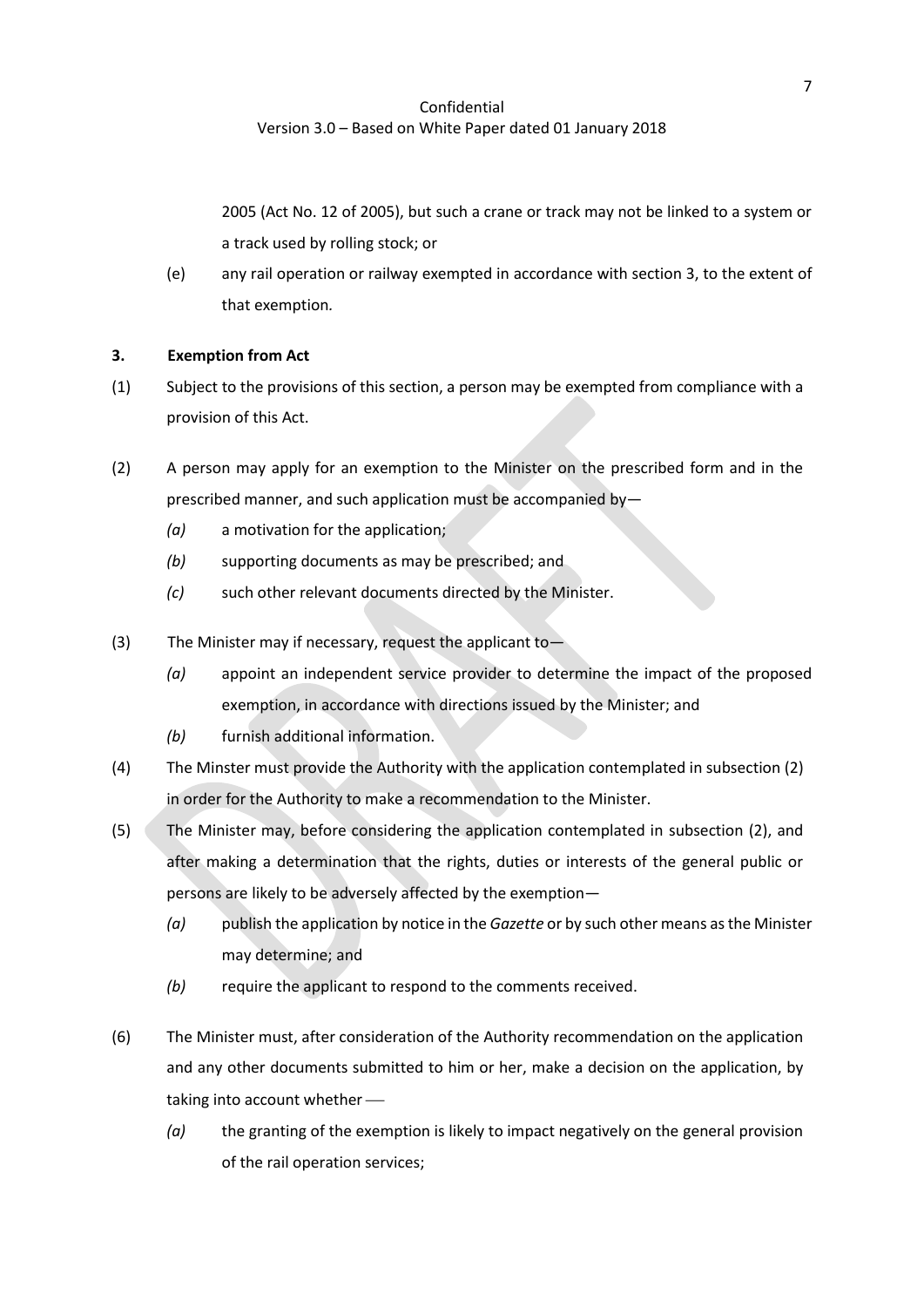- *(b)* the granting of the exemption is likely to benefit one section of or participant in the railway industry to the detriment of the other; or
- *(c)* granting the application for exemption would not defeat the purpose of the Act.
- (7) A decision by the Minister to approve the application for exemption must be in writing and published by notice in the *Gazette*, which notice must include-
	- *(a)* reference to the provision of the Act, regulation or notice from which exemption is granted;
	- *(b)* details of the person to whom the exemption applies;
	- *(c)* the date from which and the date up to when the exemption applies and conditions that apply to the exemption, if any;
	- *(d)* the reasons for granting the exemption;
	- *(e)* a declaration that the granting of an exemption does not create any special rights or legitimate interests which may apply to the category of persons so exempted; and
	- *(f)* a declaration that any exemption granted may be amended or withdrawn subject to the provisions of this section.
- (8) The exemption granted in terms of this section may not be-
	- *(a)* applied retrospectively; and
	- *(b)* extended upon expiry.
- (9) A person may at any time in writing request the Minister to review any exemption granted in terms of this section, whereupon the Minister must instruct the person to notify Authority the person so exempted as well as any other person specified by the Minister of that application to review an exemption, and to submit any comments received to the Minister.
- (10) The Minister may after consideration of any comments received as contemplated in subsection [\(9\)](#page-12-0) conduct a review, with due recognition of the administrative rights of the person exempted, if he or she deems it in the public interest to do so.
- (11) The Minister may on good grounds amend, suspend or withdraw an exemption.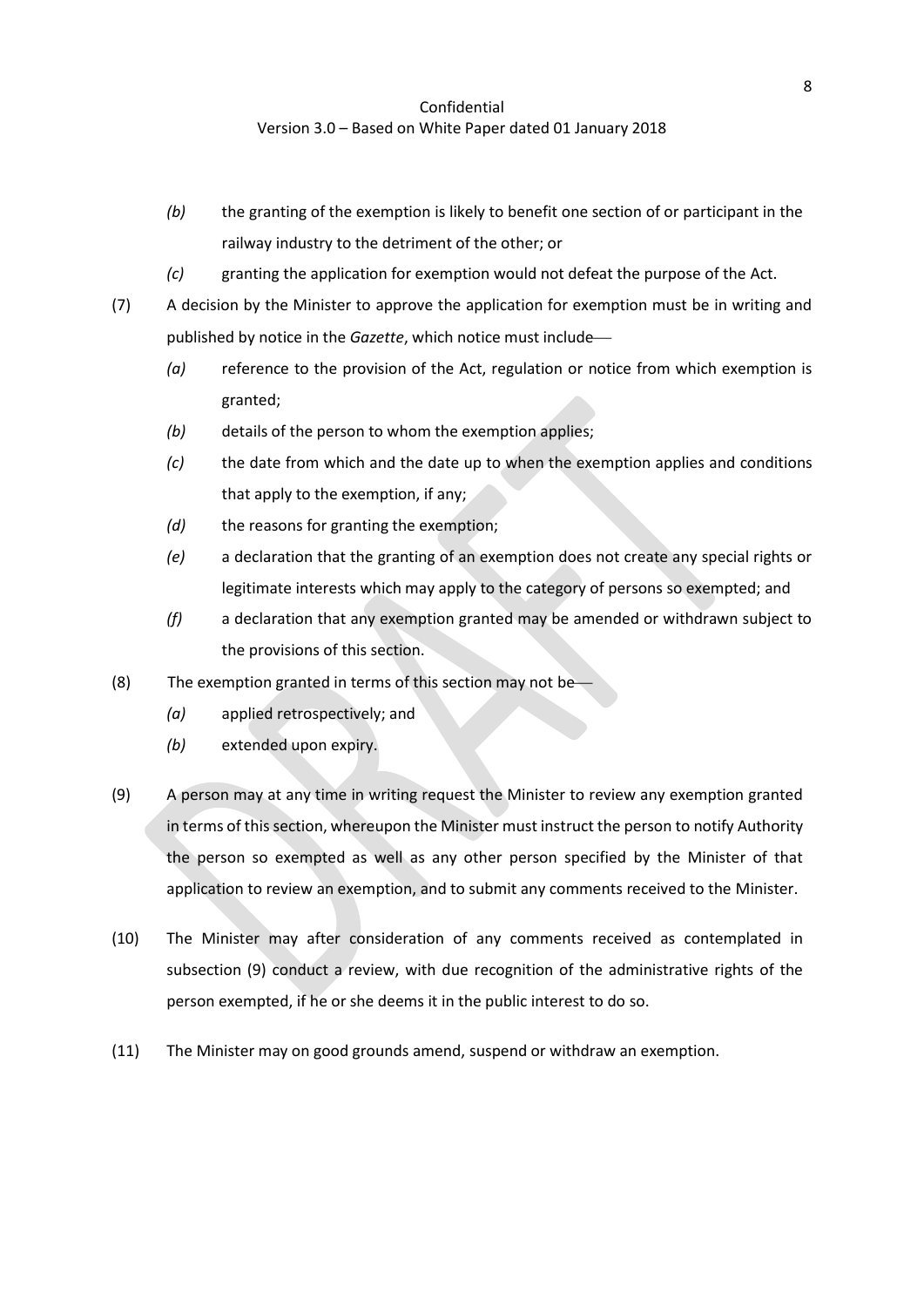- (12) If the Minister amends, suspends or withdraws an exemption, his or her decision must be published by notice in the *Gazette*, which notice must include—
	- *(a)* if the exemption is amended or suspended, details of the notice contemplated in subsection [\(7\)](#page-10-0);
	- *(b)* if the exemption is amended, the nature and extent of the amendment;
	- *(c)* if the exemption is suspended, the period of such suspension which may be conditional;
	- *(d)* if the exemption is withdrawn, a repeal of the notice contemplated in subsection [\(7\)](#page-10-0);
	- *(e)* the date from which the exemption is amended, suspended or withdrawn, as the case may be, which may not be within a period less than two months of the date of publication of this notice; and
	- *(f)* the reasons for amending, suspending or withdrawing the exemption.
- (13) The Minister must cause any notice published in the *Gazette* in terms of subsections [\(7\)](#page-10-0) or (12) to be tabled in Parliament if Parliament is—
	- *(a)* then in ordinary session, within 14 days after publication thereof; or
	- *(b)* not then in ordinary session, within 14 days after the commencement of its next ordinary session.

### <span id="page-8-0"></span>*4.* **Responsibilities of provincial, local government and Rail Operators**

- (1) Subject to the National Rail Master Plan, provincial government is responsible for
	- *(a)* any rail transport function, mode or operation contemplated in provincial legislation, or delegated or assigned to it by national government;
	- *(b)* formulating provincial rail transport policy and strategy;
	- *(c)* planning, co-ordinating and facilitating rail transport functions in the province;
	- *(d)* planning, developing, funding and managing regional rapid transit services;
	- *(e)* in collaboration with national government, the development and planning of a longdistance railway service;
	- *(f)* funding of the railway operation under its control and management; and
	- *(g)* establishing a coordinating body to facilitate the integration of all modes of public transport by metropolitan and local municipalities.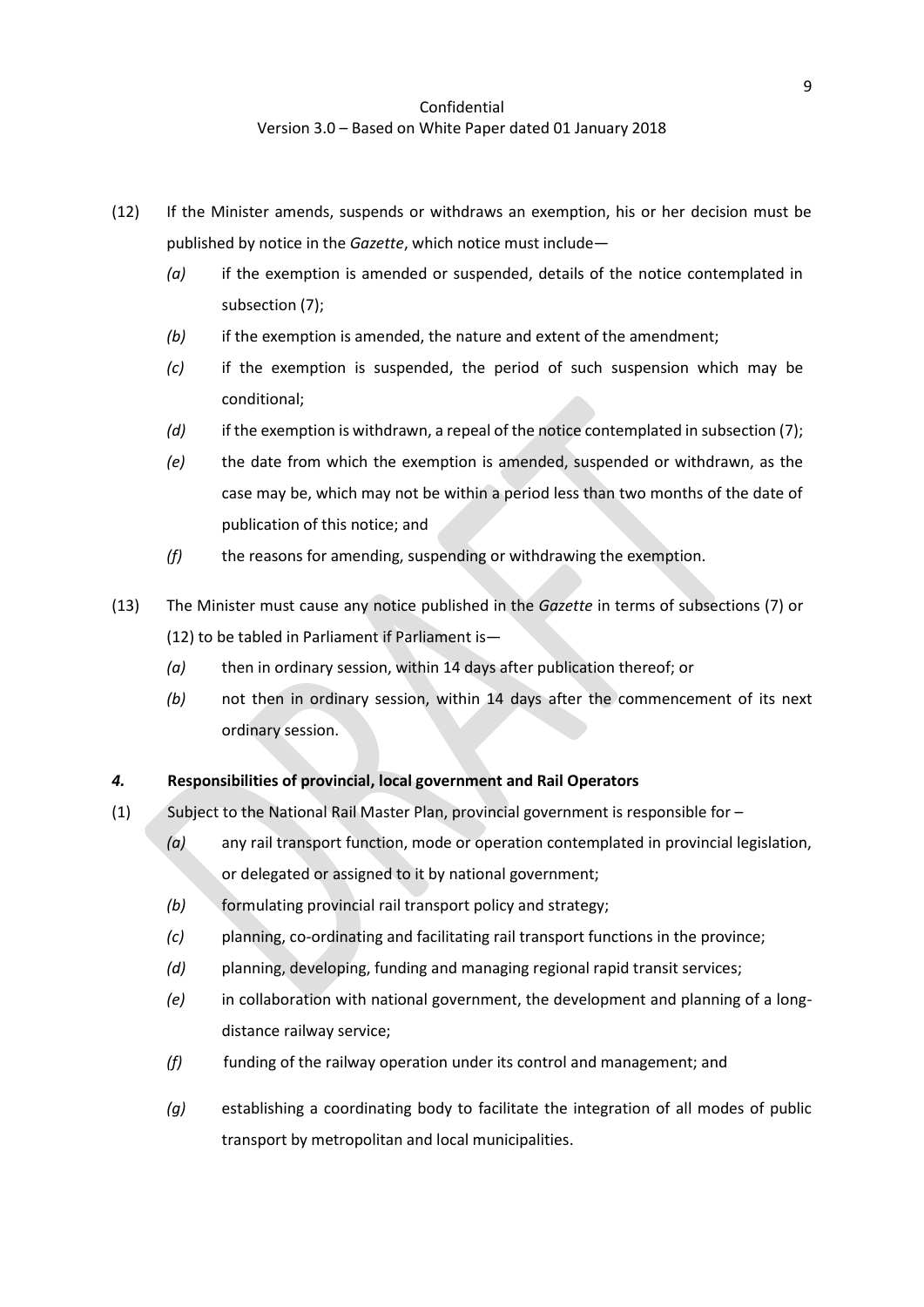- <span id="page-9-1"></span>(2) Subject to the National Rail Master Plan, local government is responsible for –
	- *(a)* any rail transport function delegated or assigned to it by national or provincial government;
	- *(b)* developing and managing a local integrated transport plan;
	- *(c)* the provision and maintenance of rolling stock on their urban rail network, upon such rail transport function being delegated or assigned to it by national or provincial government; and
	- *(d)* funding of the railway operation under its control and management.
- (3) Subject to the National Rail Master Plan, the rail operators are responsible for the provision, operation and maintenance of their own rolling stock on the rail network.

### **CHAPTER 2**

### **ESTABLISHMENT OF INSTITUTIONS**

### <span id="page-9-0"></span>**5. National Rail Planning Authority**

- (1) The National Rail Planning Authority is hereby established.
- (2) The organisational form of the Authority must be in accordance with section 7A of the Public Service Act.

# <span id="page-9-2"></span>**6. Objects of the Authority**

The objects of the Authority are to—

- (a) develop, monitor, manage and implement the National Rail Master Plan;
- (b) co-operate, collaborate and consult with relevant organs of state, rail operators, consumers of railway services and other stakeholders to achieve the best implementation of the National Rail Master Plan;
- (c) timeously provide the Minister and Parliament with appropriate information and advice, to ensure the most appropriate policies and regulatory framework for the Republic;
- (d) co-operate and collaborate with international counterparts, particularly within the Southern African Development Community; and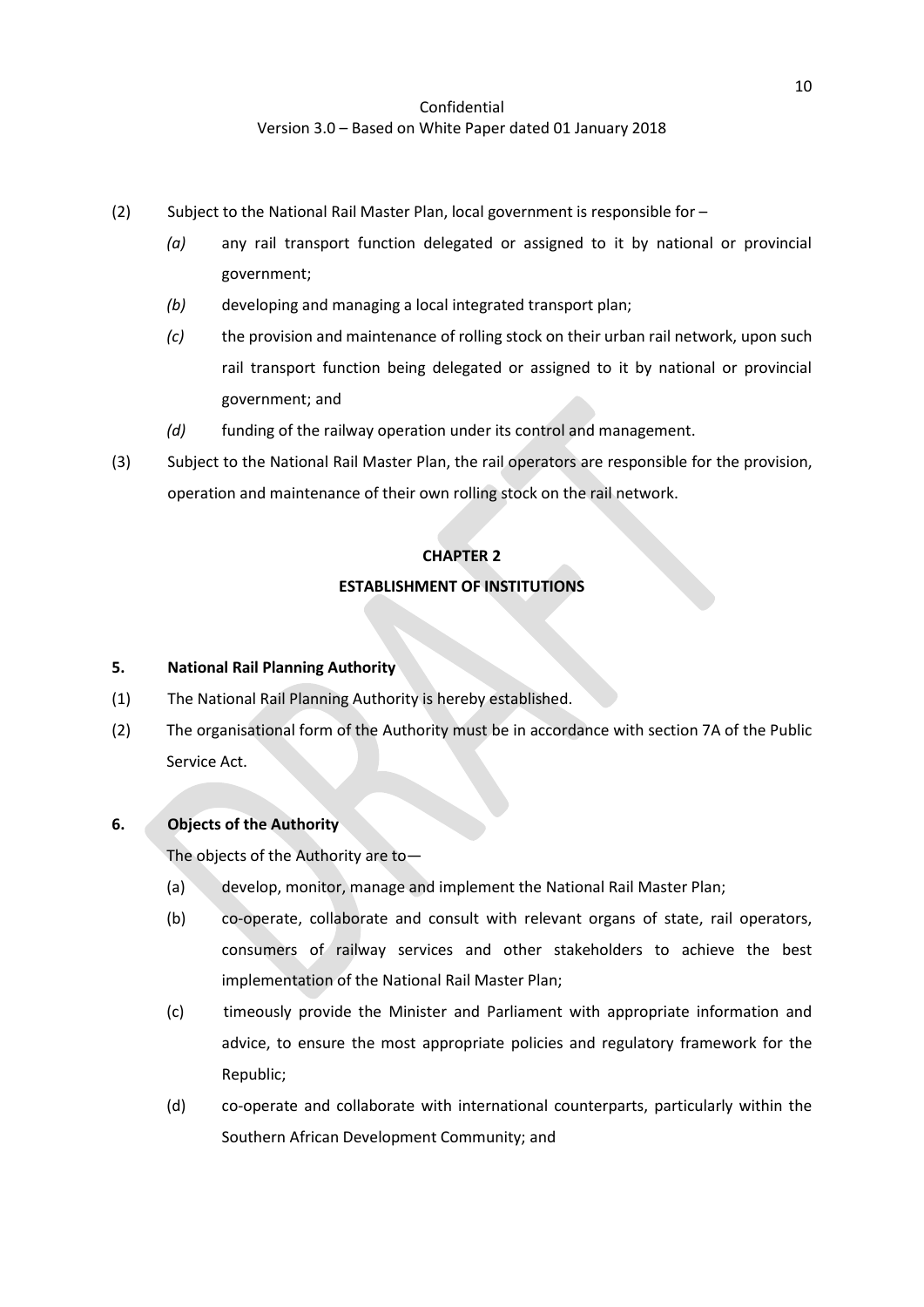(e) perform its functions in a fair, equitable, transparent, efficient and cost-effective manner.

### <span id="page-10-0"></span>**7. Functions of the Authority**

- (1) The Authority must for purposes of achieving its objects in terms of sectio[n 6](#page-9-2)
	- *(a)* support, promote and comply with national rail policies, this Act and other applicable laws;
	- *(b)* subject to powers of other spheres of government, considers and approve the implementation and construction of new railway projects;
	- *(c)* conduct research and consultations to produce the National Rail Master Plan;
	- *(d)* support the Department and the National Treasury in developing a comprehensive investment strategy as contemplated in sectio[n 14](#page-16-0)[\(2\);](#page-16-1)
	- *(e)* develop a coherent rail transport investment decision-making framework;
	- *(f)* on an on-going basis, monitor the impact of developments in rail and other modes of transport on the National Rail Master Plan;
	- *(g)* define and determine strategic freight and passenger corridors for the Republic;
	- *(h)* advise the Minister on any action or condition within the rail environment which—
		- *(i)* poses a threat or obstacle to the development of rail to its rightful place as a transport mode;
		- *(ii)* the Minister refers to the Authority; and
		- *(iii)* the Authority considers necessary in the furtherance of its objects.
	- *(i)* implement any Ministerial direction to the extent authorised by law;
	- *(j)* provide education and training and conduct public awareness activities relating to the Rail Master Plan; and
	- *(k)* co-operate with its counterparts in the Southern African Development Community to promote the harmonisation and interconnectivity of the railway system of the Republic with the objectives and requirements of the Community.
- (2) The Authority may, for purposes of achieving its objects in terms of section [6-](#page-9-2)
	- *(a)* establish consultative mechanisms to serve as a platform for consultation, cooperation, collaboration and the exchange of information between the Authority and stakeholders;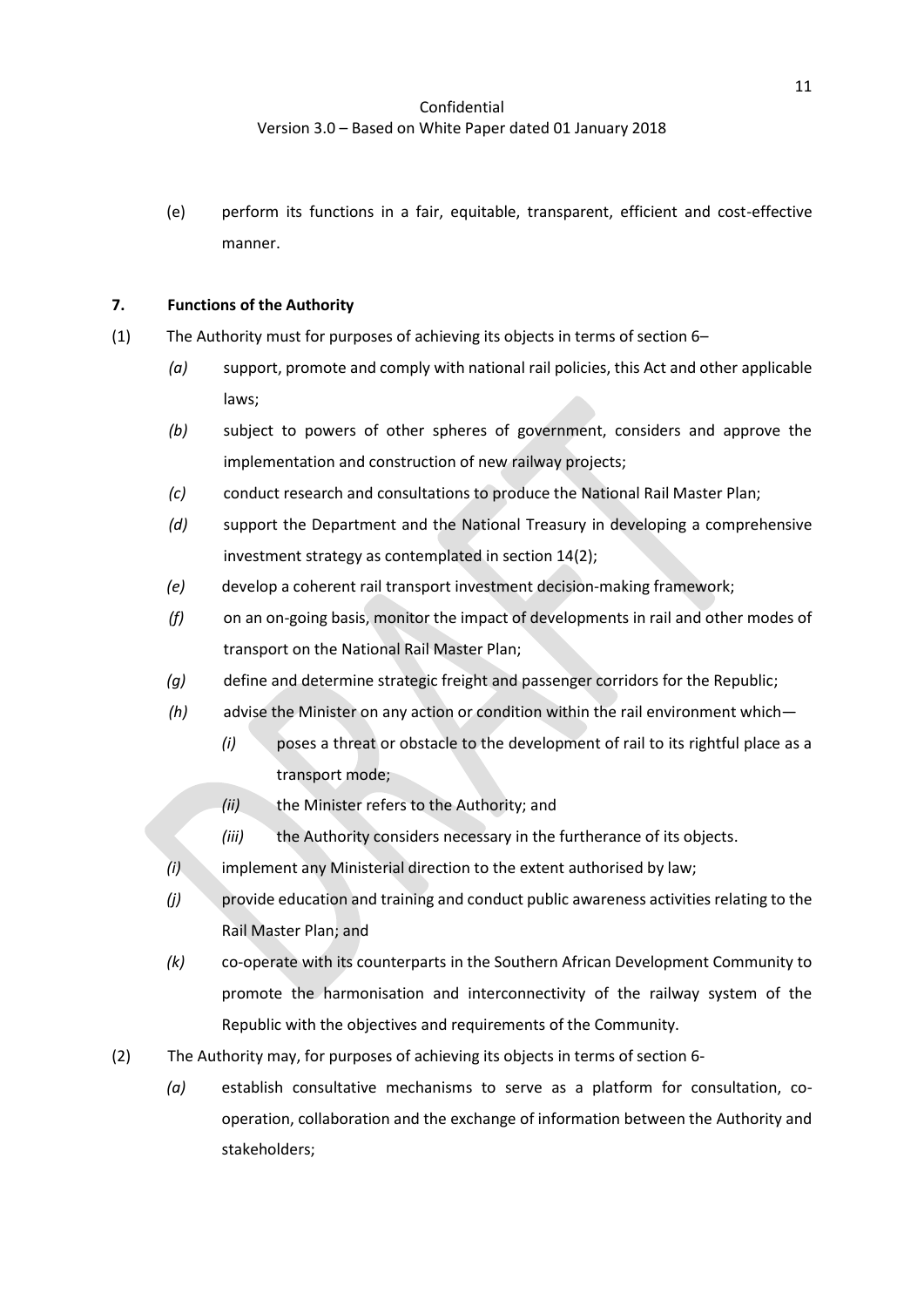- *(b)* formally recognise any railway industry association representing operators to collaborate with it in respect of any function that the Authority is authorised to perform;
- *(c)* conclude a co-operative agreement or arrangement with any relevant organ of state to give effect to the principles of cooperative government and inter-governmental relations contemplated in Chapter 3 of the Constitution;
- *(d)* collaborate with any other body or institution or establish and control facilities for the collection and dissemination of scientific and technical information, in connection with any matter falling within the objects of the Authority;
- *(e)* engage any person or organisation having expertise to advise the Authority in relation to its functions; and
- *(f)* anything else reasonably required to achieve its objects.
- (3) Notwithstanding the generality of the planning function of the Authority as provided for in this section, the Authority shall not be responsible for:
	- *(a*) detailed operation planning, which is the core function of the rail operators; and
	- *(b)* the planning of any aspect relating to rail rolling stock procurement, operation or its maintenance.
- (4) The Authority must where appropriate and practicable
	- *(a)* adopt a meaningful consultative approach in relation to stakeholders;
	- *(b)* co-ordinate and collaborate with other planning institutions or projects to prevent the duplication or overlapping of planning; and
	- *(c)* developed a multi-disciplinary approach to planning.
- (5) The Minister may ––
	- *(a)* give a written direction to the Authority to investigate any matter or circumstances with respect to the purposes of this Act or to the Rail Master Plan, whether or not those circumstances appear at the time of the direction to amount to a possible contravention of this Act or; or
	- *(b)* consult with the Authority on any matter arising under this Act.
- (6) The Minister, by notice in the Gazette, may direct the Authority to request the Competition Commission established by section 19 of the Competition Act, 1998 (Act No. 89 of 1998), to–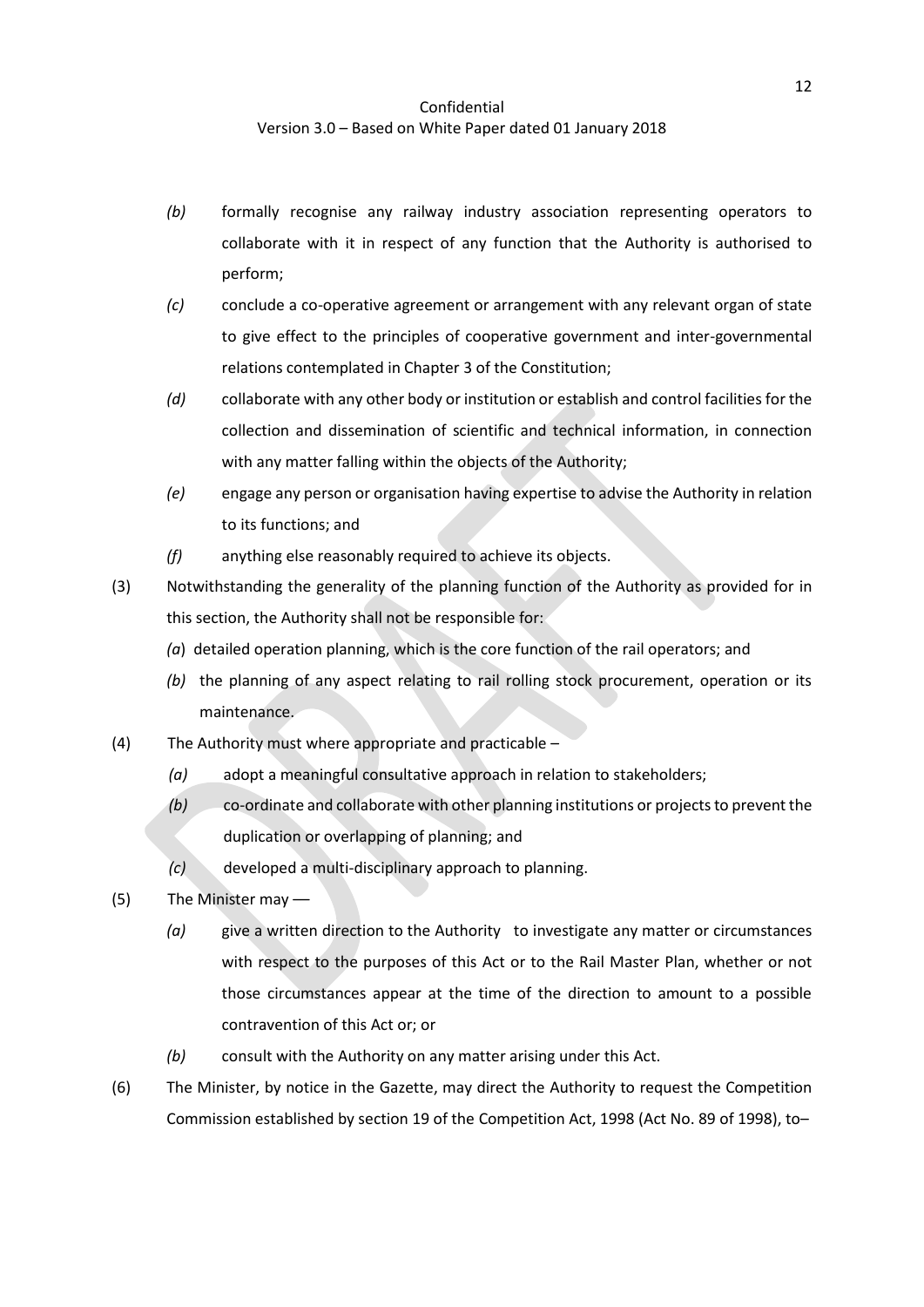- *(a)* consider whether particular entities, markets, facilities or services within the transport sector are failing to function competitively or are characterised by anti-competitive abuses; or
- *(b)* conduct a market enquiry to determine whether any factor or combination thereof within the rail transport sector prevents, distorts or restricts competition or leads to anti-competitive outcomes within that sector or within the general economy.

### **8. Reporting to Minister and Parliament**

*(1)* The Authority must annually and at the time or period determined by the Minister submit to the Minister a report on –

- *(a)* its performance during the financial period under review; and
- *(b)* any other matters that may be required by any other law.
- *(2)* The Minister must table the annual report submitted to him or her in terms of subsection (1) in Parliament within 14 days—
	- *(a)* of receipt thereof, if Parliament is then in ordinary session; or
	- *(b)* after the commencement of its next ordinary session, if Parliament is not then in session.
- *(3)* The Minister may prescribe standards for the form and content of the annual reports, but any such regulation must, at a minimum, require the Authority to include a report on––
	- *(a)* compliance with this Act by the rail transport sector; and
	- *(b)* detailed reports of significant compliance contraventions.

# <span id="page-12-0"></span>**9. Rail Access Coordination Forum**

- *(1)* The Rail Access Coordination Forum is hereby established.
- *(2)* The purpose of the Rail Access Coordination Forum is to represent all infrastructure providers and all train operators.
- *(3)* The Rail Access Coordination Forum must develop proposals on detailed access rules, technical standards, non-compliance penalties, as well as fees for emergency services and unplanned maintenance rendered by one member of the Rail Access Coordination Forum to another.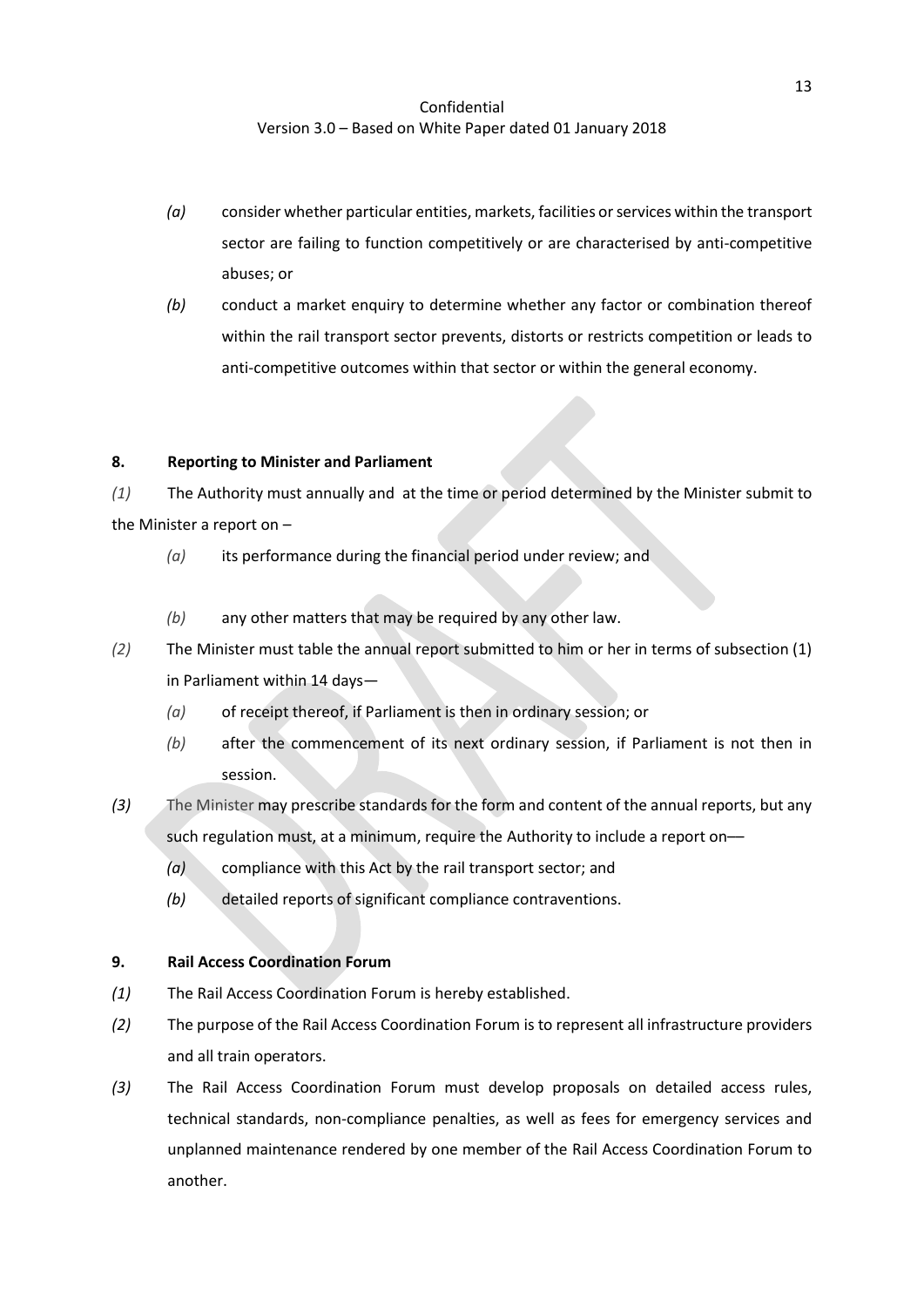- *(4)* The Minister must by regulation determine
	- *(a)* the composition, the rules in respect of reaching agreement and the duties of the Rail Access Coordination Forum after the receipt of the proposals; and
	- *(b)* any other matter which is necessary or expedient for the proper functioning of the Access Coordination Forum.

### **10. State-Owned Rail Operators**

Save for what is provided for in this Act, the Passenger Rail Agency of South Africa and Transnet SOC Ltd will continue to provide railway services as state owned railway operators.

### **CHAPTER 3**

### **NATIONAL RAIL MASTER PLAN**

### <span id="page-13-0"></span>**11. National Rail Master Plan**

- <span id="page-13-1"></span>(1) The Minister is responsible and accountable for the National Rail Master Plan, subject to the provisions of section [4.](#page-8-0)
- (2) The Minister must for purposes of subsection [\(1\)](#page-13-1) observe and respect the powers and competencies of the provincial and local spheres of government and consult those spheres of government when it is necessary or desirable to do so.
- (3) The objects of the National Rail Master Plan include–
	- *(a)* rebalancing the historical underfunding of rail, including planning for all sources of funding for rail transport, whether public or private;
	- *(b)* providing for development of specific rail services that are not sustainable without government assistance;
	- *(c)* nurturing and supporting those rail transport services that are essential for the country's domestic and international trade; and
	- *(d)* facilitating and encouraging private sector participation in this mode of transport.
- (4) The National Rail Master Plan applies to all freight and passenger rail operations and binds all persons who direct, manage or undertake rail operations and to whom this Act applies.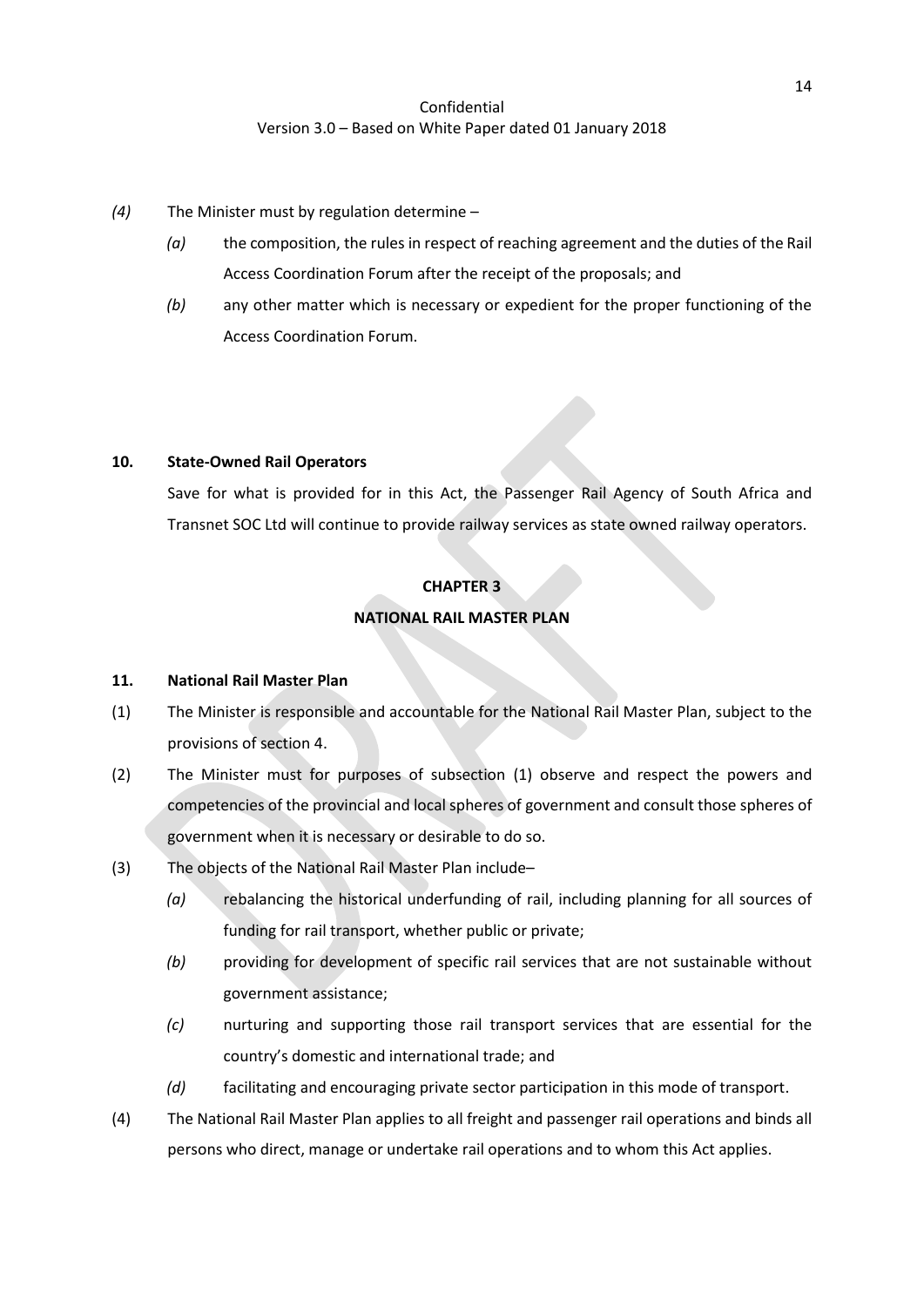- (5) For the avoidance of doubt, in the event of a conflict between legislation governing any person to whom this Act or the Rail Master Plan applies, the memorandum of incorporation or shareholder's compact applicable to such a person, on the one hand, and this Act or the Rail Master Plan, on the other, this Act or the Rail Master Plan prevails to the extent of such conflict.
- (6) A person who fails or refuses to comply with the Rail Master Plan is guilty of an offence.

### **12. Minimum elements of National Rail Master Plan**

- *(1)* The minimum elements that must be contained in the National Rail Master Plan shall include:
	- *(a)* identify network constraints and opportunities, as well as infrastructure improvements and expansions required to ensure safe, affordable and efficient movement of passengers and freight;
	- *(b)* plan and direct infrastructure investment initiatives over rolling short-, medium- and long-term horizons in accordance with a National Rail Investment Plan, taking into account the needs of the Republic, the South African Development Community, state owned companies and agencies, and private sector participants;
	- *(c)* ensure that, rail infrastructure initiatives are geared towards the implementation of an appropriate gauge on the rail network;
	- *(d)* determine the need for trans-border rail transport corridors;
	- *(e)* provide for measures to address issues of market concentration and anti-competitive behaviour;
	- *(f)* determine conditions favourable for the participation of private sector operators in the national and regional rail networks;
	- *(g)* record the regulatory environment applicable to new entrants to the rail transport, including permissions and approvals required;
	- *(h)* determine the mechanisms to promote and ensure access to networks, and where necessary, establish technical and service standards;
	- *(i)* develop a comprehensive rail investment strategy, including the exploration of funding options and models facilitating and promoting railway investment and the provision of guidance to public and private sector investment in rail for planning purposes;
	- *(j)* determine the impact of rail investment on skills development and job creation;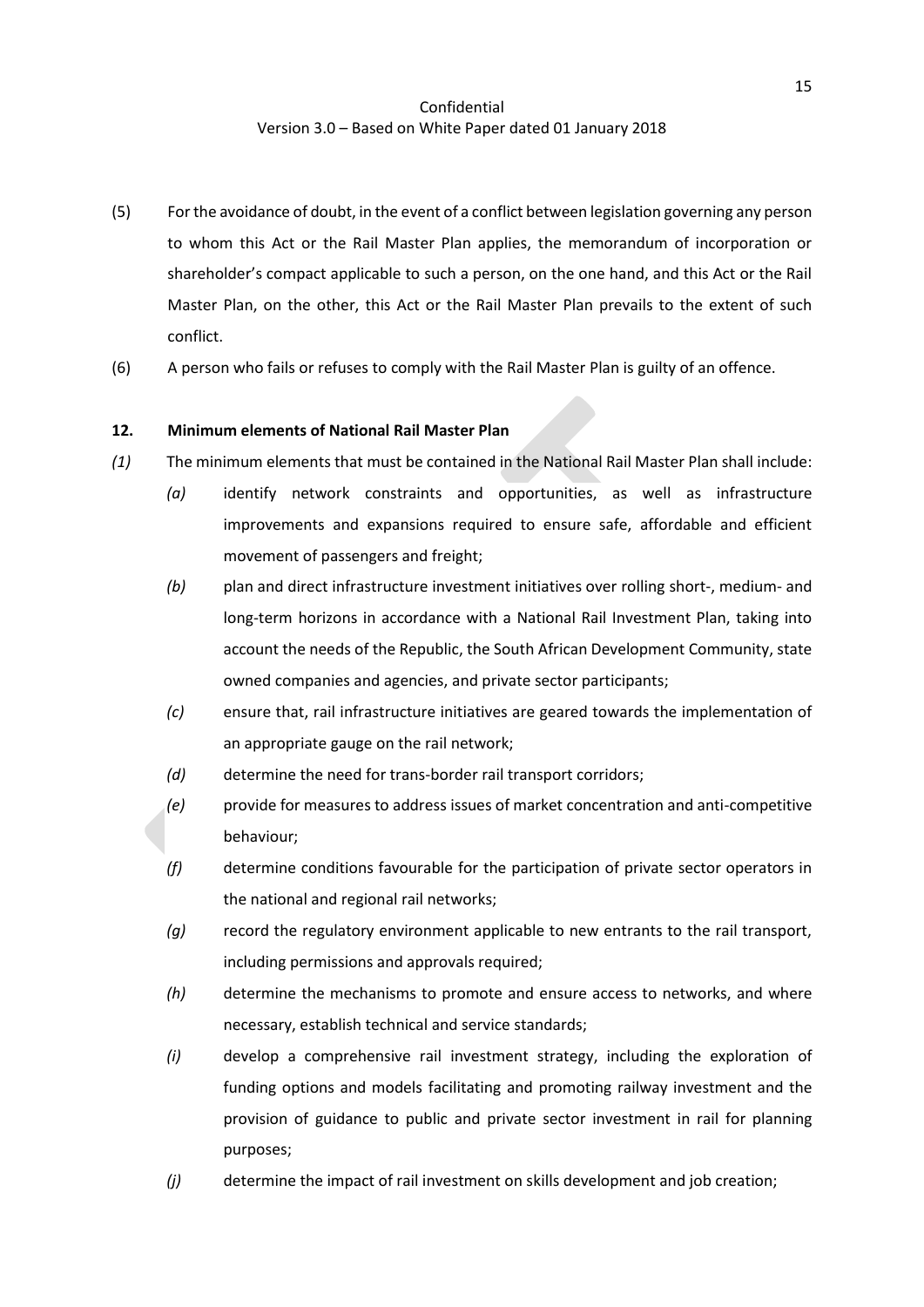- *(k)* provide that the planning and implementation of the railway operations promotes and enforces skills development in the railway sector;
- *(l)* forecast potential demand;
- *(m)* make recommendations on the renewal, extension or expansion of rail networks, rail density, rail gauges, infrastructure, inter-modal facilities, rail technologies and rolling stock;
- *(n)* recommend the sequencing of infrastructure projects, influenced by applicable evaluation criteria and considering limited resources;
- *(o)* detail measures to minimise the negative impact on the environment in the planning and development of rail infrastructure;
- *(p)* determine consultation mechanisms in respect of any aspect of the National Rail Master Plan; and
- *(q)* develop legislative proposals for the implementation of the National Rail Master Plan.
- *(2)* The National Rail Master Plan must comply with all relevant legislation and take cognisance of any relevant national policies and plans.

# **13. Consultation on development of the National Rail Master Plan**

The Minister must timeously consult with the relevant Ministers, responsible Member of any relevant provincial Executive Council, any local government that has established a municipal transport authority, rail operators and any other relevant stakeholders to –

- *(a)* co-ordinate the development, implementation and monitoring of the Rail Master Plan; and
- *(b)* if necessary, to facilitate the settlement of any dispute between the Authority, and one or more provincial authorities or municipal transport authorities, , rail operators and any other relevant stakeholders rail operators and any other relevant stakeholders.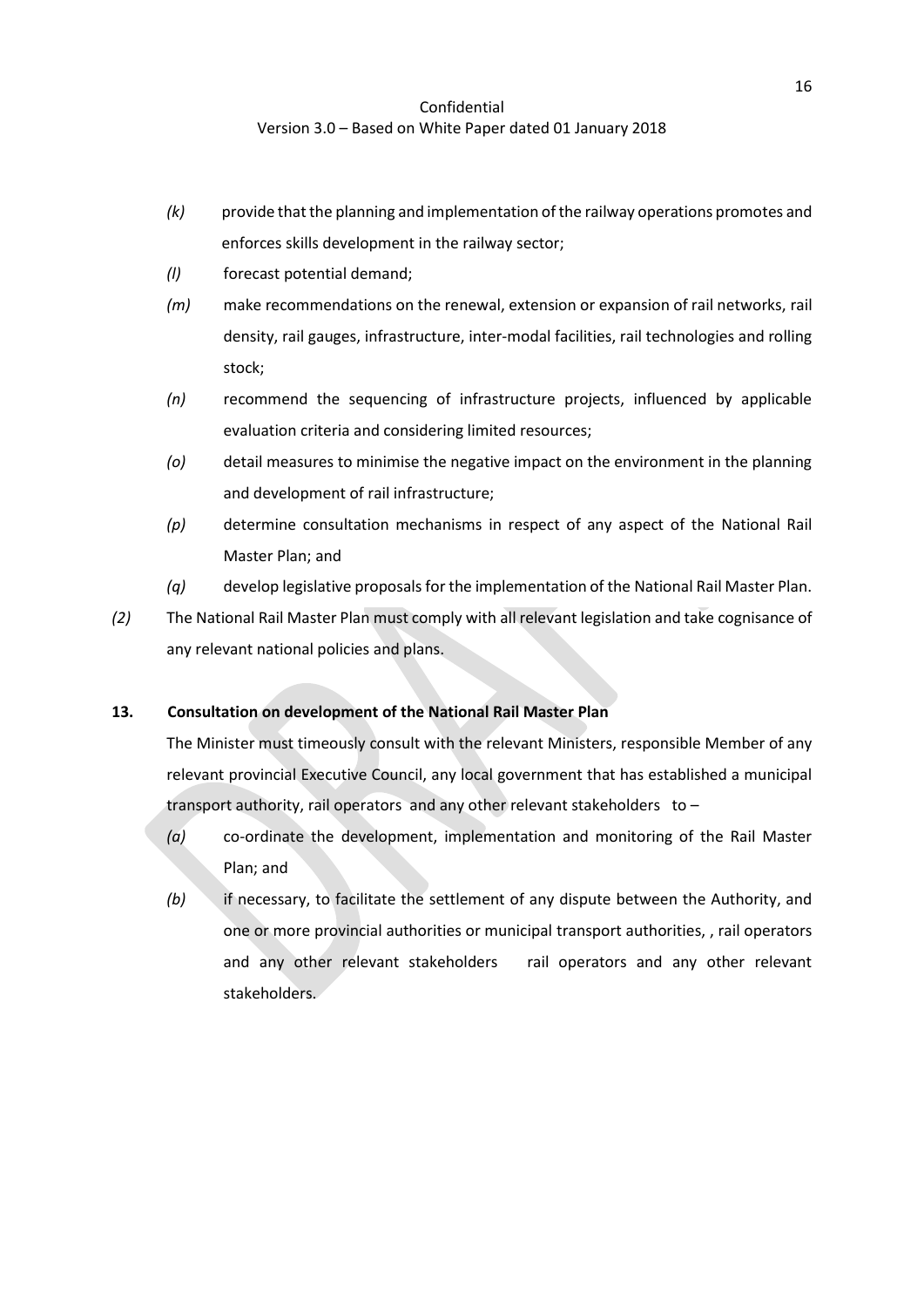### <span id="page-16-0"></span>**14. Development, adoption and implementation of National Rail Master Plan**

- *(1)* The Authority as contemplated in section [5](#page-9-0) must develop, implement, manage and monitor the National Rail Master Plan.
- <span id="page-16-1"></span>*(2)* The Department in consultation with the National Treasury must develop a comprehensive investment strategy in accordance with the National Rail Master Plan to guide both public and private sector investment in rail.
- *(3)* The National Rail Master Plan or any amendment thereof becomes binding if
	- *(a)* Cabinet has approved the National Rail Master Plan, or any amendment thereof; and
	- *(b)* the Minister has by notice in the Gazette published the approved text of the National Rail Master Plan, or any amendment thereof.
- *(4)* The Department in conjunction with any other relevant government departments and organs of state must ensure that the National Rail Master Plan is complied with in their respective jurisdictions.
- *(5)* The Minister may by regulation determine
	- *(a)* guidelines and establish mechanisms to facilitate the implementation of the National Rail Master Plan;
	- *(b)* requirements for the drafting process of the National Rail Master Plan, and any subsequent amendments;
	- *(c)* requirements for the consultation process on the National Rail Master Plan, and any subsequent amendments; and
	- *(d)* requirements for any other matter which will facilitate or expedite the finalisation of the development of the National Rail Master Plan, or any subsequent amendment thereof.

### **15. Interpretation of National Rail Master Plan**

- *(1)* The Minister may publish guidelines on the interpretation of the National Rail Master Plan.
- *(2)* The Authority's interpretation of the National Rail Master Plan or any provision thereof is binding unless a court of law orders otherwise.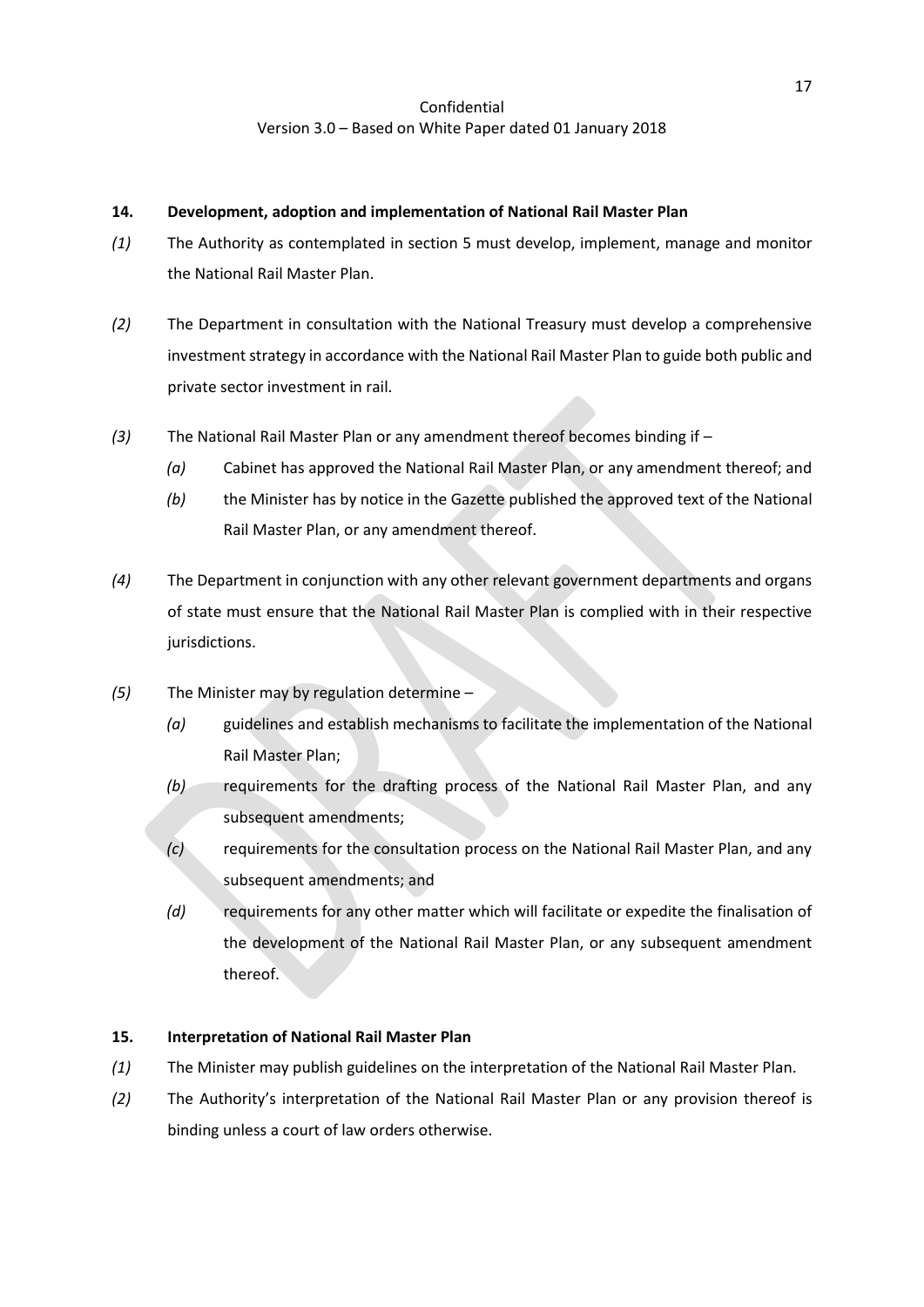#### **16. Monitoring compliance**

- *(1)* The Authority must monitor compliance with this Act and the National Rail Master Plan.
- *(2)* If the Authority is of the opinion that a person is not complying with this Act or the National Rail Master Plan, the Authority must –
	- *(a)* inform the Minister of the facts supporting that opinion;
	- *(b)* give notice to that person providing details in respect of the aspects or provisions of the National Rail Master Plan which are not being complied with; and
	- *(c)* take any further action it deems necessary to ensure compliance by that person.

### **CHAPTER 4**

### **NATIONAL RAIL PLANNING INFORMATION MANAGEMENT SYSTEM**

### <span id="page-17-0"></span>**17. National rail transport data bank**

- *(1)* A national rail transport data bank is hereby established.
- *(2)* The purpose of the data bank is to collect and analyse information necessary for producing, managing, planning for and implementing the National Rail Master Plan.
- *(3)* The Minister is responsible and accountable for the data bank.
- *(4)* The Department is responsible for the day-to-day management of the data bank, and the Department must provide appropriate safeguards to protect the data contained in the data bank.
- *(5)* The Minister may make regulations necessary or expedient for the implementation of this Chapter.

### <span id="page-17-3"></span>**18. Duty to provide data**

- <span id="page-17-1"></span>*(1)* Every person who is bound by this Act must provide the data prescribed by the Minister, in the prescribed format and at the prescribed intervals, to the data bank.
- *(2)* Any person who fails to provide data as contemplated in subsectio[n \(1\),](#page-17-1) is guilty of an offence.
- <span id="page-17-2"></span>*(3)* A person, when submitting data to the data bank, may identify data that the person claims to be confidential, but any claim must be supported by a written statement in the prescribed form, giving a motivation to support the claim and explaining why the data is confidential.

### **19. Duty to give notice of planning or implementation**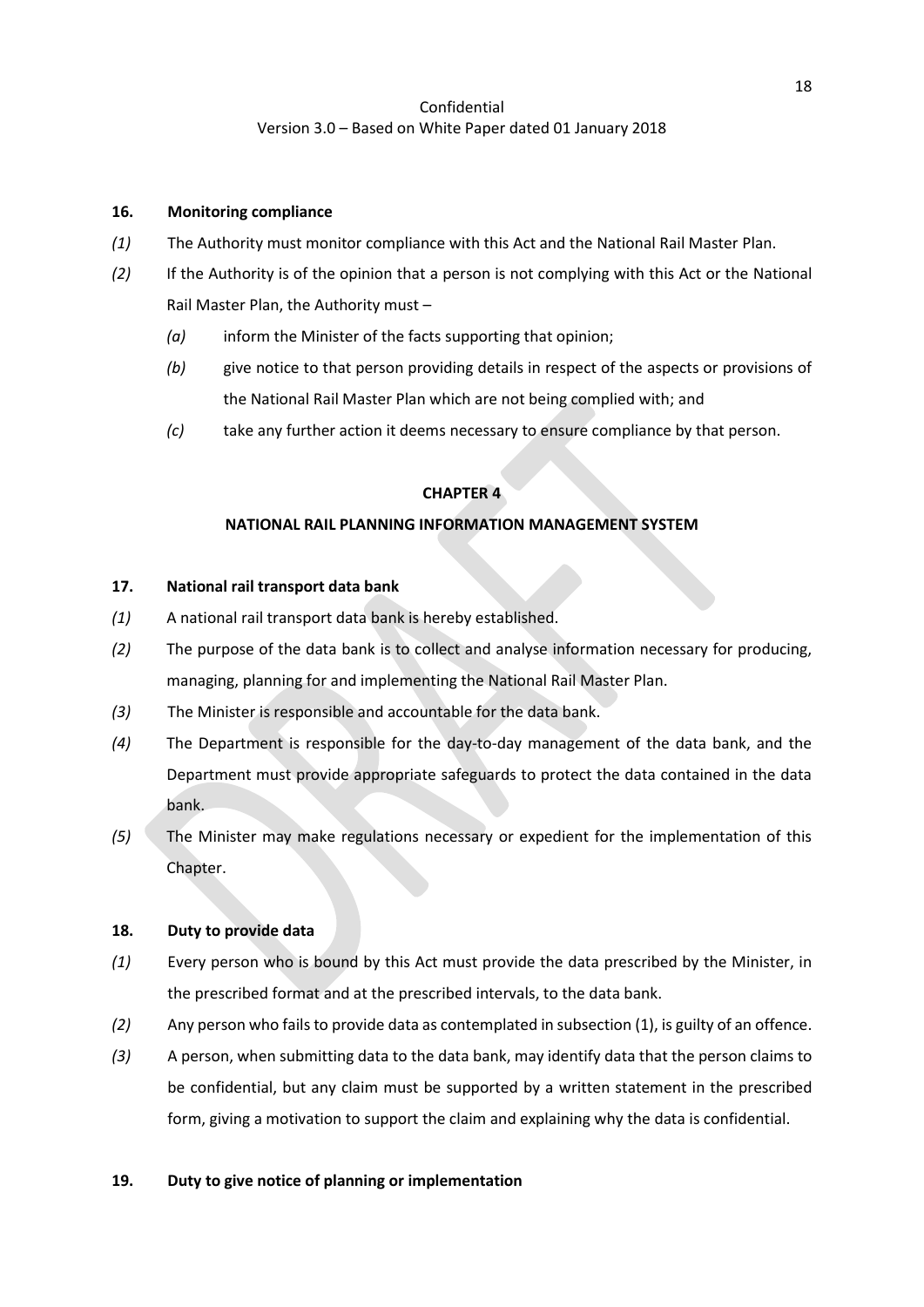- <span id="page-18-0"></span>*(1)* If a person to whom this Act applies is planning or implementing anything provided for or contemplated in the National Rail Master Plan, that person must prior to commencing such planning or implementation in the prescribed form give notice to the Authority of the intention to do so, together with any relevant material.
- <span id="page-18-1"></span>*(2)* The Authority may if it suspects that a person to whom this Act applies is planning or implementing anything provided for or contemplated in the National Rail Master Plan has failed to give notice as contemplated in subsection [\(1\),](#page-18-0) it may request that person to do so immediately or to provide reasons why it has not done so.
- <span id="page-18-2"></span>*(3)* The Authority may in respect of a notice contemplated in subsection [\(1\)](#page-18-0) request the person who submitted the notice to provide additional information.
- *(4)* A person who fails to give notice, provide reasons or provide additional information as contemplated in subsections [\(1\),](#page-18-0) [\(2\)](#page-18-1) an[d \(3\),](#page-18-2) is guilty of an offence.
- *(5)* The Minister may make regulations in respect of time frames within which a person to whim this Act applies must comply with this section.

#### **20. Access to data**

- *(1)* Subject to subsection [\(2\)](#page-18-3) and despite any other law to the contrary, other than the Constitution, a person in principle has access to non-confidential and non-personal data contained in the data bank.
- <span id="page-18-3"></span>*(2)* A person does not have access to confidential data contained in the data bank, unless –
	- *(a)* that person is the Minister or the Authority;
	- *(b)* a court of law orders otherwise;
	- *(c)* the information is disclosed in documents filed in a court of law;
	- *(d)* the source of the information is not likely to be revealed or compromised by the release of that information; or
	- *(e)* the person who has provided the relevant data has given permission for its release.
- *(3)* The Department must in accordance with criteria prescribed by the Minister consider all data and claims submitted in accordance with subsections [\(1\)](#page-17-1) and [\(3\)](#page-17-2) of section [18](#page-17-3) to determine whether it must be classified as confidential, but data already in the public domain cannot be classified as confidential.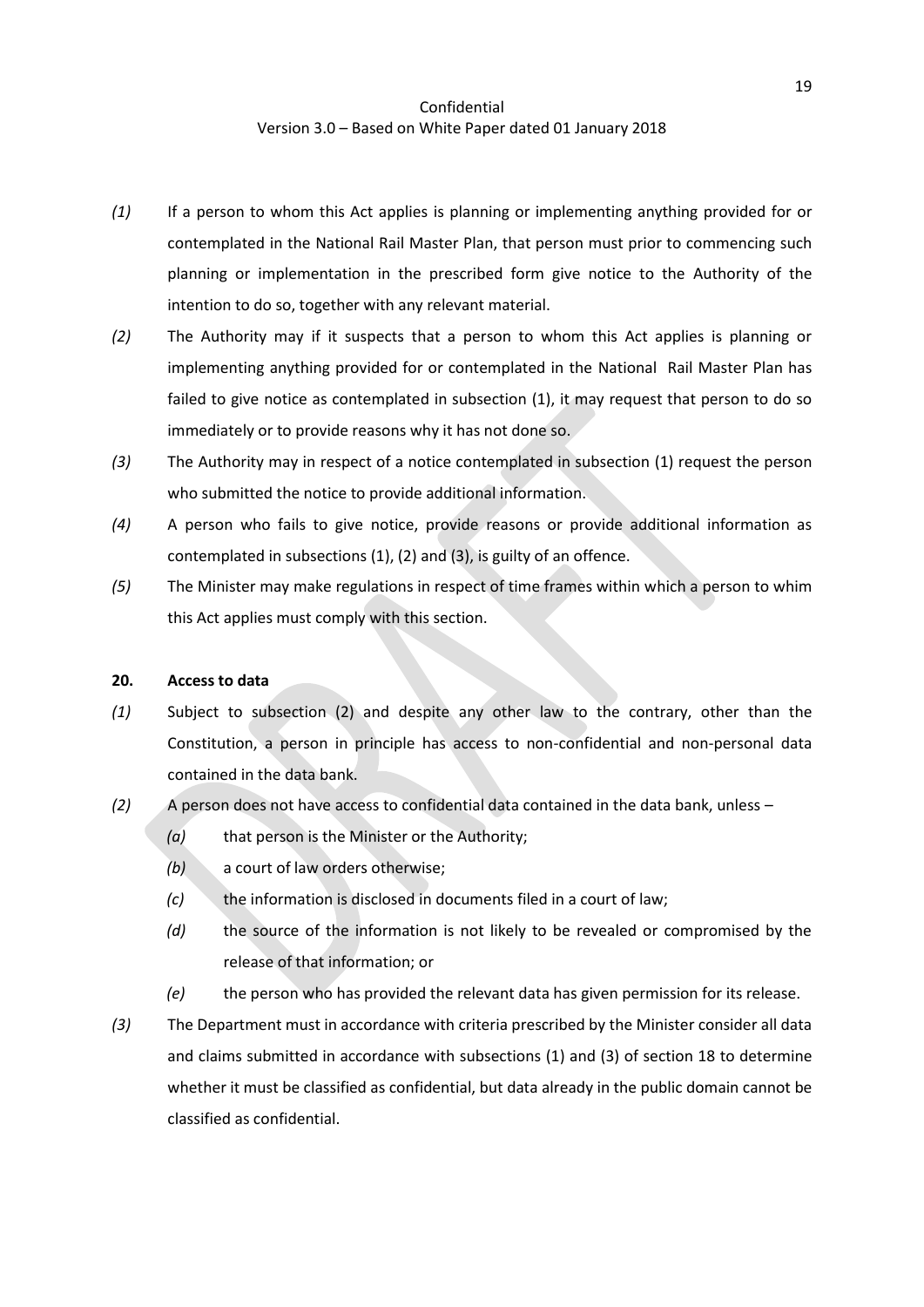- *(4)* The Minister must make regulations necessary or expedient for providing access to data, including any conditions which the Authority may impose on such access and any fees to be paid for providing access to data or reproductions of such data.
- *(5)* A person who discloses or disposes of data in contravention of this section is guilty of an offence.

#### **Chapter 5**

#### **ECONOMIC, SAFETY AND SECURITY REGULATION**

#### **21 Economic Regulation**

The Minister may establish a rail economic regulatory institution that amongst others must ensure:

- *(a)* fair access to rail infrastructure;
- *(b)* regulate tariffs and other charges leviable to access the rail network;
- *(c)* investigate and resolve complaints regarding access to the rail network; and

### **22 Safety Regulation**

All the rail safety related matters arising from the implementation of this Act, shall be managed in accordance with the provisions of the Railway Safety Regulator Act as amended from time to time.

### **23 Security Regulation**

Save as otherwise provided for in any other law, the responsibility for the security of goods and passengers conveyed on any part of the railway shall vest with the railway operators responsible for such conveyance.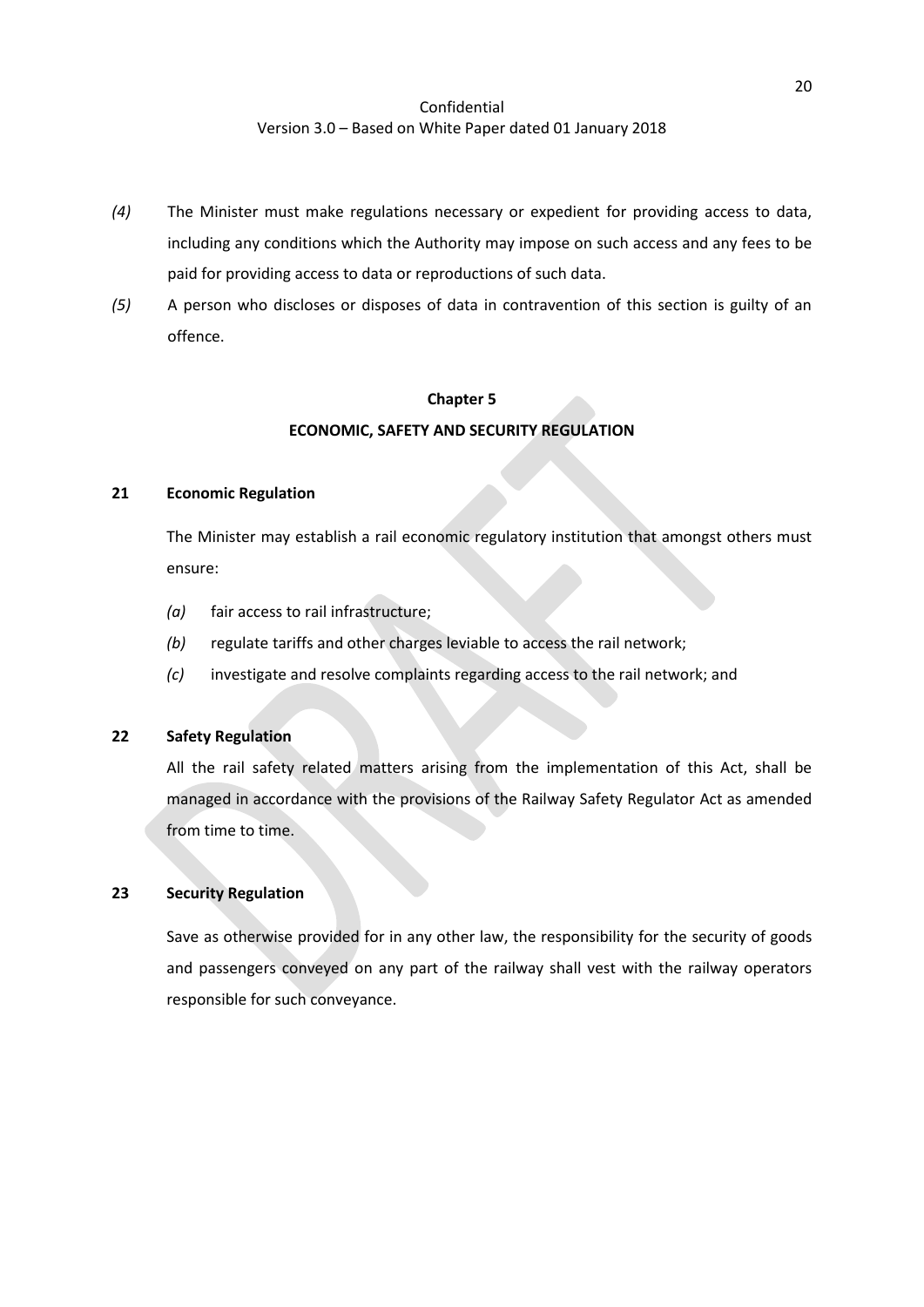#### **CHAPTER 6**

#### **RAIL NETWORK**

#### **24 Branch Lines**

- (1) The Minister may, after consideration of the Authority 's recommendation' designate parts of the railway network as either:
	- (a) Strategic Branch Lines; or
	- (b) Non-Strategic branch lines.
- (2) For the purpose of categorisation, the Minister must take into account amongst other the following:
	- (a) the importance of the Branch Line to the economic development of an area or rail corridor;
	- (b) the state of disrepair of the Branch Line; and
	- (c) ability of the Branch Line to utilise the modern rail technology.

#### **25 Operation and Management of Branch Lines**

- *(1)* In the event that an organ of state wishes to operate a strategic Branch Lines, such an organ of state shall be responsible to fund the costs and maintenance of such a Branch Line.
- *(2)* the Minister may also direct an organ of state to fund the rehabilitation of an inactive Branch Line for the purpose restoring minimum safe standards to such a Branch Line.
- *(3)* The safety aspects of rehabilitating an inactive Branch Line shall be in accordance with the requirements determined by Railway Safety Regulator.
- *(4)* The Economic Regulator shall upon request by a railway operator, have the power to allow a railway operator to cease any rail operations on a Branch Line that could not be restored to minimum safe standards*.*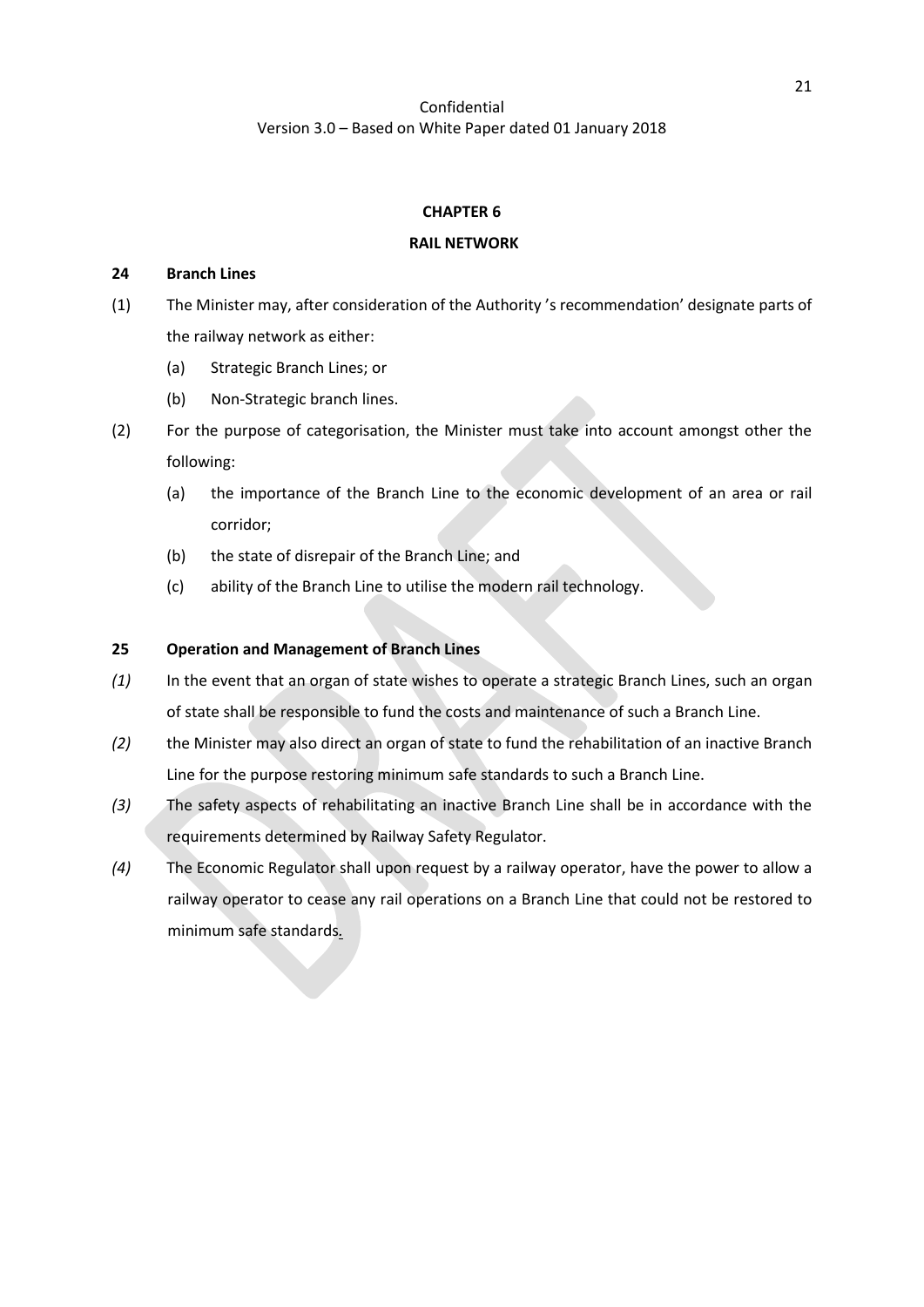#### **CHAPTER 7**

#### **GENERAL PROVISIONS**

#### **26 Ministerial power to make regulations and issue notices**

- *(1)* The Minister may subject to subsections (*3*) and (*4*) make regulations by notice or issue a notice in the *Gazette* as to any matter which may be necessary to prescribe for the effective administration of this Act.
- *(2)* Notwithstanding the generality of subsection (1) above, the Minister may make the following regulations:
	- *(a)* exemption of persons from the application of this Act;
	- *(b)* provision and access to data as contemplated in Chapter 4;
	- *(c)* composition and functioning of the Access Coordination Forum as contemplated in sectio[n 9;](#page-12-0) and
	- *(d)* development of the Rail Master Plan.
- *(3)* The Minister may request the Authority to propose draft regulations for his or her consideration, and any stakeholder may submit representations to the Minister on such proposed regulations.
- *(4)* The Minister must, before making any regulations in terms of this Act or issuing a notice
	- *(a)* publish a notice in the *Gazette*
		- (i) setting out the draft regulations or draft notice, as the case may be; and
		- (ii) inviting written comments to be submitted on the proposed regulations or notice, specifying an address to which, and a date before which, the comments may be submitted, which date may not be earlier than 30 days after publication of the notice;
	- *(b)* implement further steps, if any, which may in his or her opinion be appropriate to bring the contents of the proposed regulations or notice to the attention of interested persons;
	- *(c)* consider all comments received on or before the date specified in paragraph (*a) (ii);* and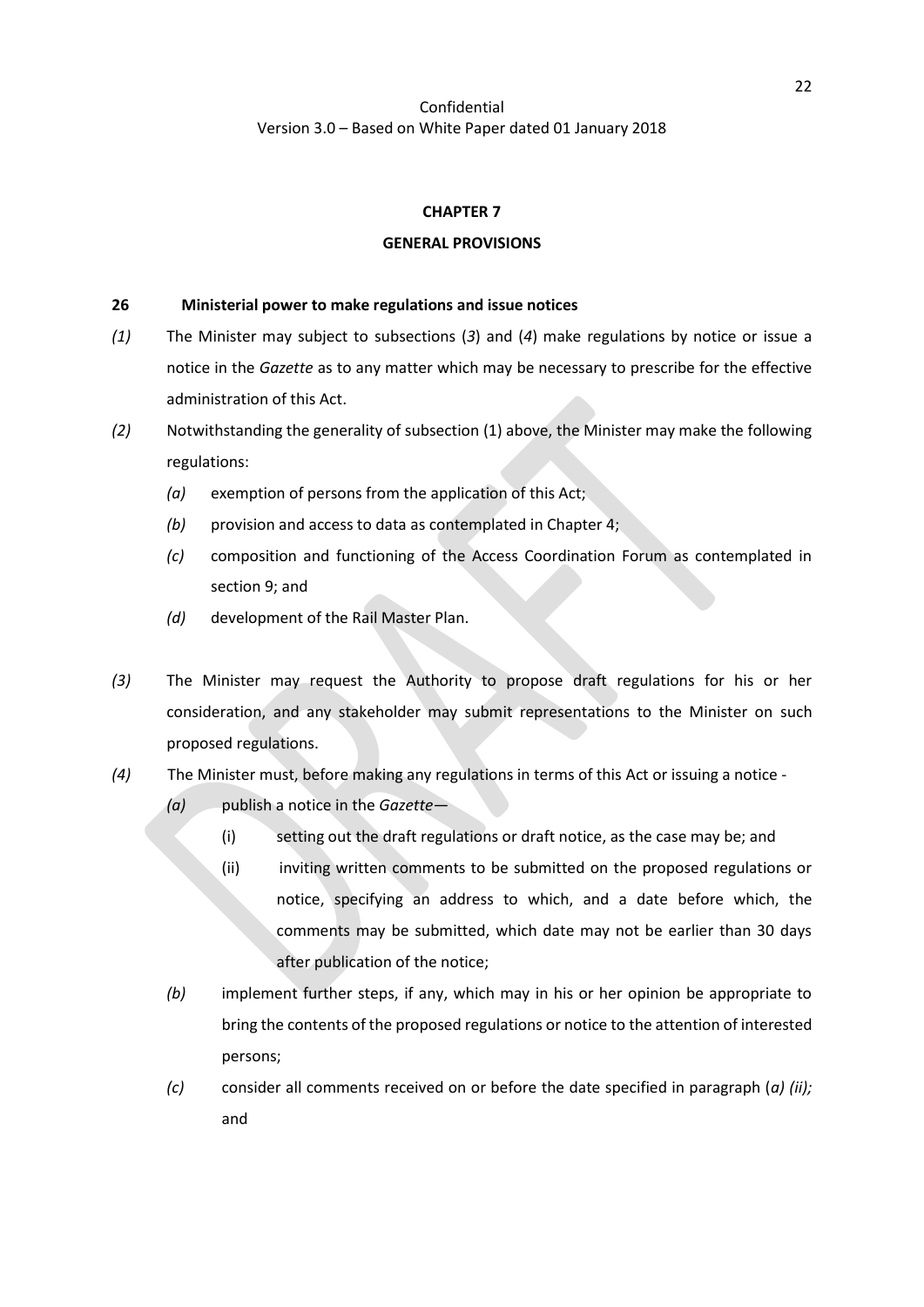- *(d)* on request by a committee of either house of Parliament, report on the extent to which a specific comment has been taken into account, or if a comment was not taken into account, provide the reason why it was not taken into account.
- *(4)* Any regulation or notice made in terms of or under this Act may provide that—
	- *(a)* the contravention thereof, or failure to comply therewith, is an offence; and
	- *(b)* a person convicted of that offence is punishable with a prescribed fine or a term of imprisonment not longer than the period so prescribed, but the prescribed fine may not at the time of publication of that notice exceed the amount prescribed in respect of one year of imprisonment determined in accordance with the Adjustment of Fines Act, 1991 (Act No. 101 of 1991).
- *(5)* When making regulations or issuing a notice, the Minister must take into account
	- *(a)* the impact of such regulations or notice on railway operations; and
	- *(b)* the financial burden created on operators in respect of compliance costs.

#### **27 Tabling of regulations in Parliament**

The Minister must, within 30 days after making any regulations in terms of this Act, table the regulations in the National Assembly and the National Council of Provinces, if Parliament is then in ordinary session, or after the commencement of its next ordinary session, if Parliament is not then in session.

#### **28 Limitation of liability**

- *(1)* The State Liability Act, 1957 (Act No. 20 of 1957), read with the changes required by the context, applies to the Authority, and a reference in that Act to "the Minister of the Department concerned" must be interpreted as referring to the Minister.
- *(2)* No Authority member, or employee or contractor of the Authority, is liable for any report, finding, point of view or recommendation that is given in good faith under this Act.
- *(3)* Neither the State nor any other person is liable for any damage or loss caused by—
	- *(a)* the exercise of any power or the performance of any duty in terms of this Act; or
	- *(b)* the failure to exercise any power, or perform any duty in terms of this Act, unless the exercise of, or the failure to exercise, the power, or the performance of, or failure to perform, the duty was unlawful, negligent or in bad faith.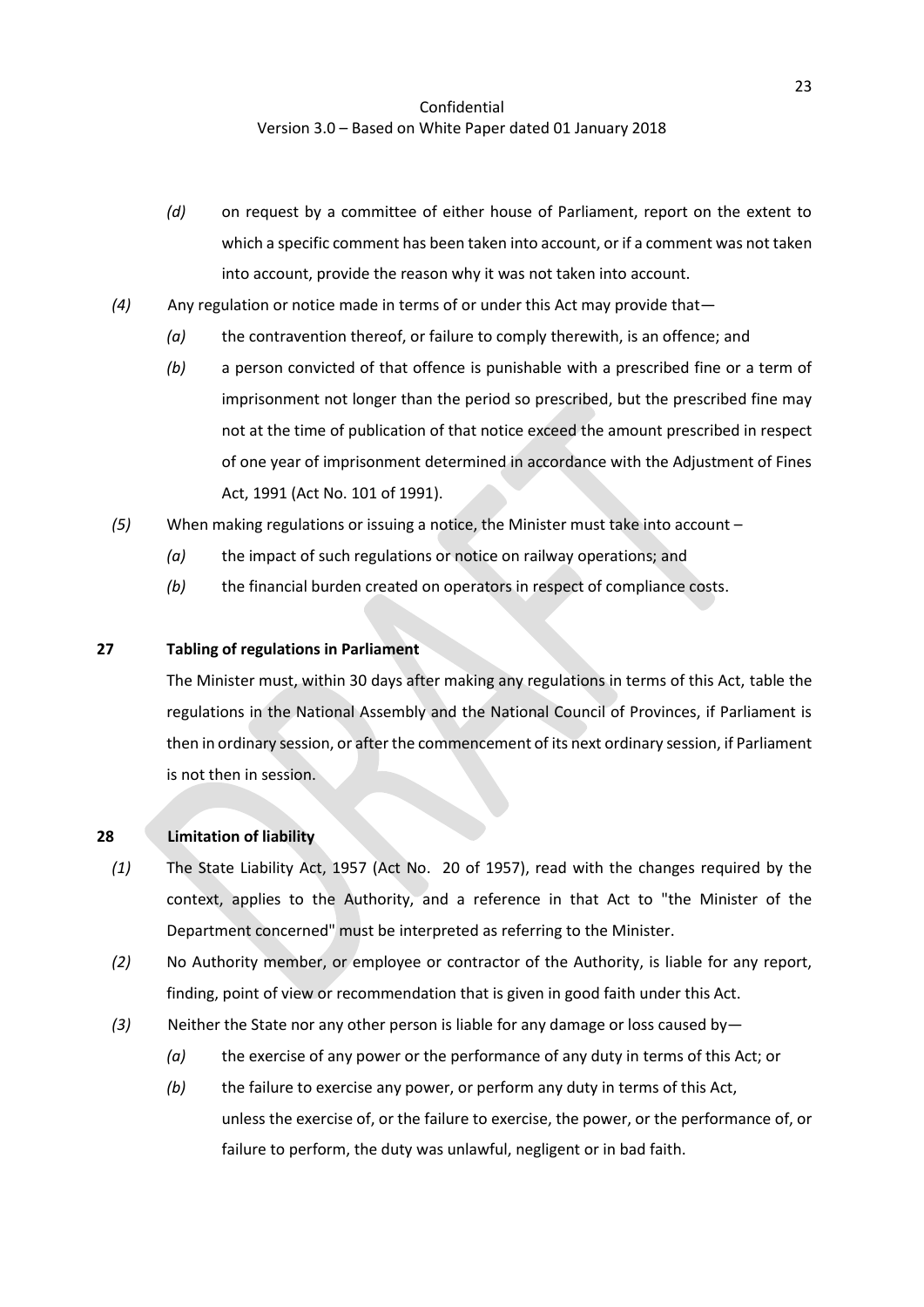### **29 Offences and Penalties**

- <span id="page-23-2"></span>*(1)* A person is guilty of an offence if he or she –
	- *(a)* does anything calculated to improperly influence Authority concerning any matter connected with an investigation;
	- *(b)* anticipates any proposals, recommendations or findings of the Authority concerning an investigation in a way that is calculated to influence the proposals, recommendations or findings; and
	- *(c)* knowingly provides false information to the Authority or false data to the data bank.
- <span id="page-23-1"></span>*(2)* A person found guilty of an offence is liable to pay a penalty as envisaged in subsection [\(3\)](#page-23-0) .
- <span id="page-23-0"></span>*(3)* A penalty imposed in terms of subsectio[n \(2\)](#page-23-1) on a person found guilty of an offence in terms of subsection [\(1\)](#page-23-2) may not exceed 10 per cent of the sum of the person's annual turnover in the Republic and exports from the Republic during the preceding financial year of the person found guilty.

# **30 Magistrate's Court jurisdiction to impose penalties**

Despite anything to the contrary contained in any other law, a Magistrate's Court has jurisdiction to impose any penalty provided for in this Act.

#### **31 Serving documents**

Unless otherwise provided in this Act, a notice, order or other document that, in terms of this Act, must be served on a person, will have been properly served when it has been either––

- *(a)* delivered to that person or if that person is a juristic person, to that person's registered head office;
- *(b)* sent by electronic mail to the person's known email address, and a system generated acknowledgement of receipt has been received; or
- *(c)* delivered by registered mail to that person's last known address.

### **32 Act binds state and organs of state**

For the avoidance of doubt, this Act binds the state and all organs of state.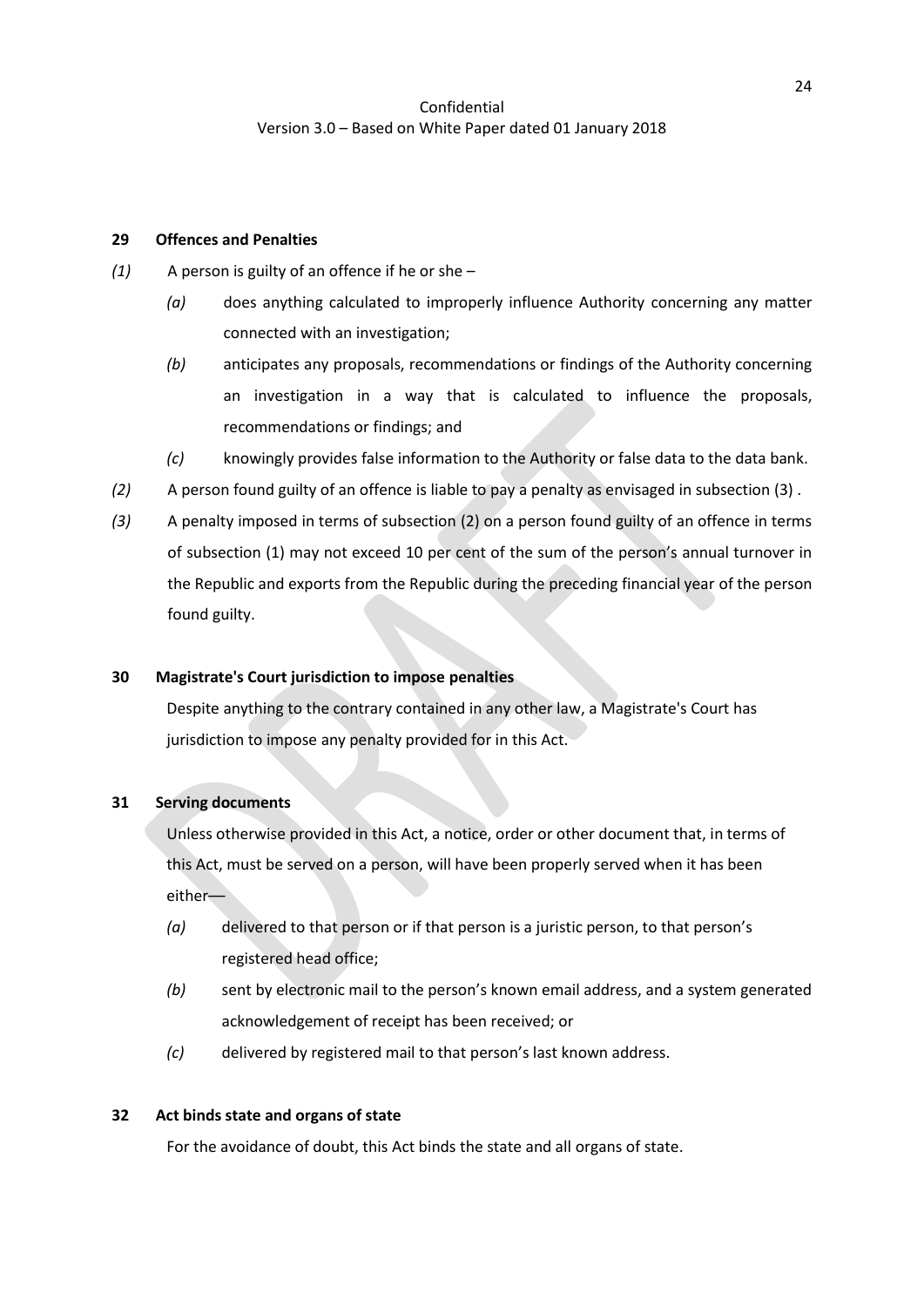### **33 Short title and commencement**

- (1) This Act is called the National Rail Act, 2021, and comes into operation on a date fixed by the President by proclamation in the *Gazette*.
- (2) Section **Error! Reference source not found.** of this Act will only come into effect on a date determined by Notice and subject to the fulfilment of section [3](#page-6-0) of the Transitional arrangements.
- (3) The President may set different dates for different provisions of this Act to come into operation.